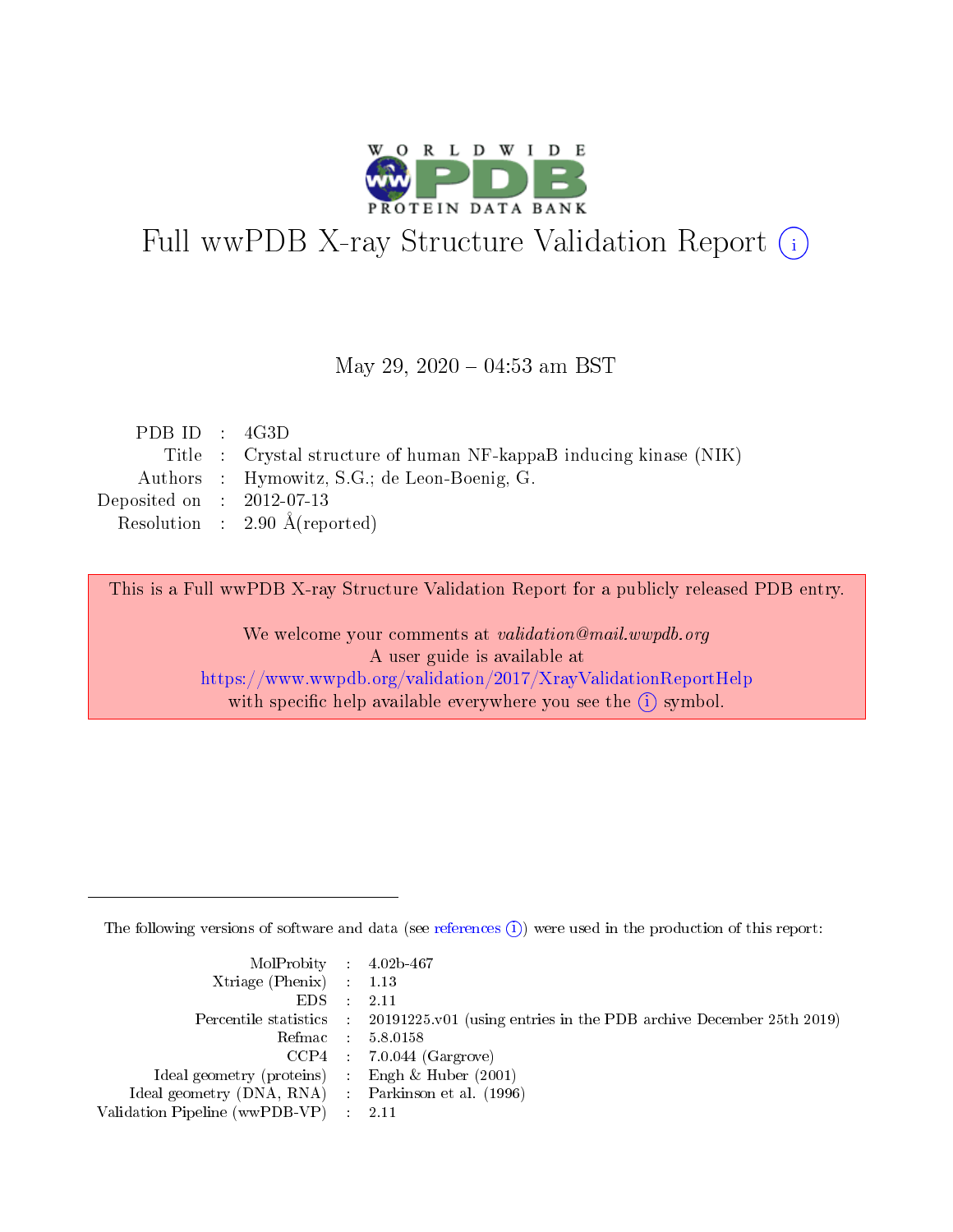# 1 [O](https://www.wwpdb.org/validation/2017/XrayValidationReportHelp#overall_quality)verall quality at a glance  $(i)$

The following experimental techniques were used to determine the structure: X-RAY DIFFRACTION

The reported resolution of this entry is 2.90 Å.

Percentile scores (ranging between 0-100) for global validation metrics of the entry are shown in the following graphic. The table shows the number of entries on which the scores are based.



| Metric                | Whole archive<br>$(\#\text{Entries})$ | Similar resolution<br>$(\#\text{Entries},\,\text{resolution}\,\,\text{range}(\textup{\AA}))$ |
|-----------------------|---------------------------------------|----------------------------------------------------------------------------------------------|
| $R_{free}$            | 130704                                | $1957(2.90-2.90)$                                                                            |
| Clashscore            | 141614                                | $2172(2.90-2.90)$                                                                            |
| Ramachandran outliers | 138981                                | $2115(2.90-2.90)$                                                                            |
| Sidechain outliers    | 138945                                | $2117(2.90-2.90)$                                                                            |
| RSRZ outliers         | 127900                                | $1906(2.90-2.90)$                                                                            |

The table below summarises the geometric issues observed across the polymeric chains and their fit to the electron density. The red, orange, yellow and green segments on the lower bar indicate the fraction of residues that contain outliers for  $>=3, 2, 1$  and 0 types of geometric quality criteria respectively. A grey segment represents the fraction of residues that are not modelled. The numeric value for each fraction is indicated below the corresponding segment, with a dot representing fractions <=5% The upper red bar (where present) indicates the fraction of residues that have poor fit to the electron density. The numeric value is given above the bar.

| Mol | Chain | $\mathbf{Length}$ | Quality of chain |                  |                                                     |  |
|-----|-------|-------------------|------------------|------------------|-----------------------------------------------------|--|
|     | А     | 371               | 3%<br>66%        | 19%              | 13%<br>$\bullet\bullet$                             |  |
|     | В     | 371               | 4%<br>68%        | 16%              | 14%<br>$\bullet\hspace{0.4mm}\bullet\hspace{0.4mm}$ |  |
|     | D     | 371               | 11%<br>67%       | 11%<br>$\bullet$ | 22%                                                 |  |
|     | E     | 371               | 12%<br>64%       | 11%<br>٠         | 24%                                                 |  |

The following table lists non-polymeric compounds, carbohydrate monomers and non-standard residues in protein, DNA, RNA chains that are outliers for geometric or electron-density-fit crite-

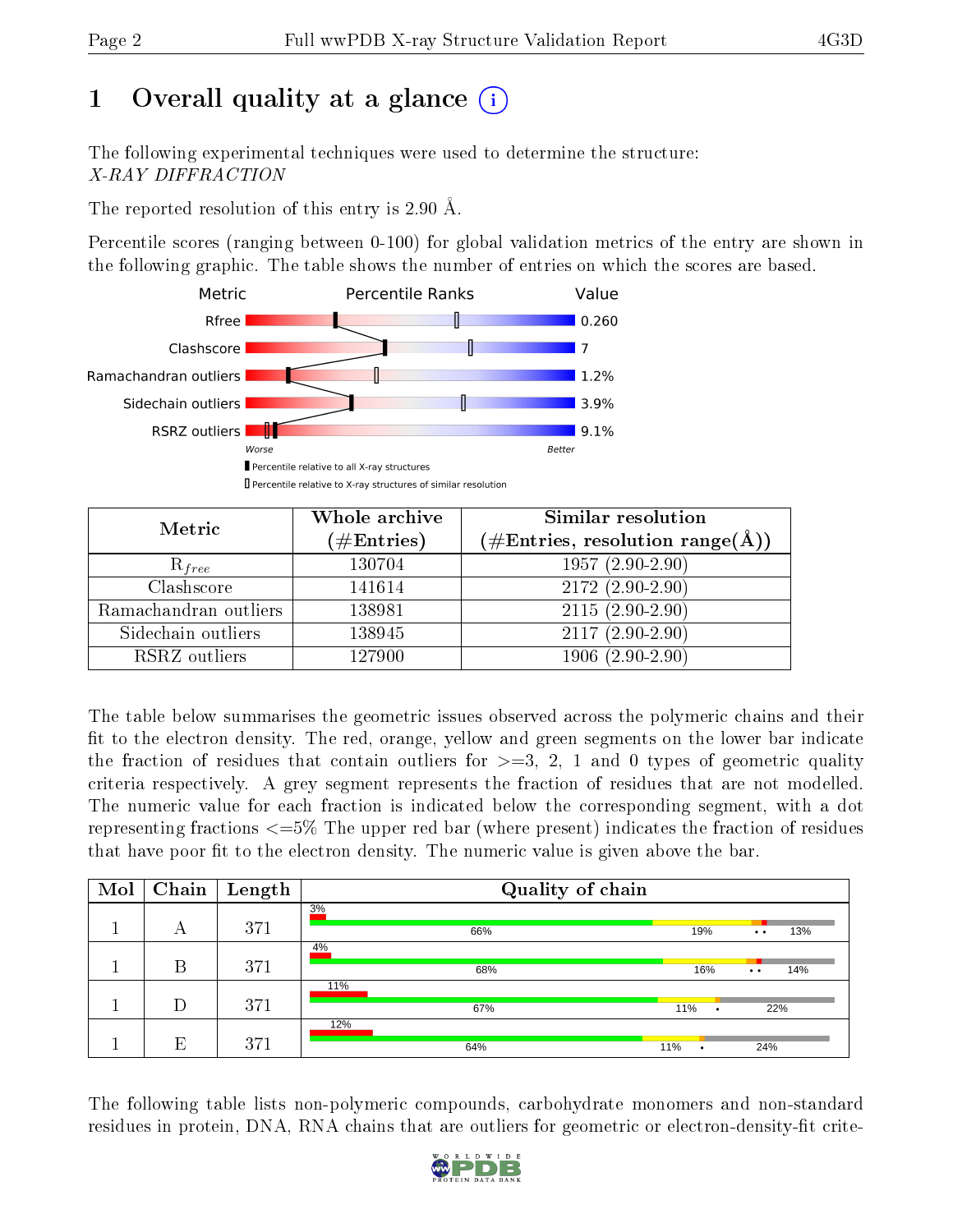ria:

|  |                                                                                                                        |  |        | Mol   Type   Chain   Res   Chirality   Geometry   Clashes   Electron density |
|--|------------------------------------------------------------------------------------------------------------------------|--|--------|------------------------------------------------------------------------------|
|  | $\begin{array}{ c c c c c c c c c } \hline 2 & \text{MG} & \text{DG} & \text{D} & 701 & \text{ } \ \hline \end{array}$ |  | $\sim$ |                                                                              |

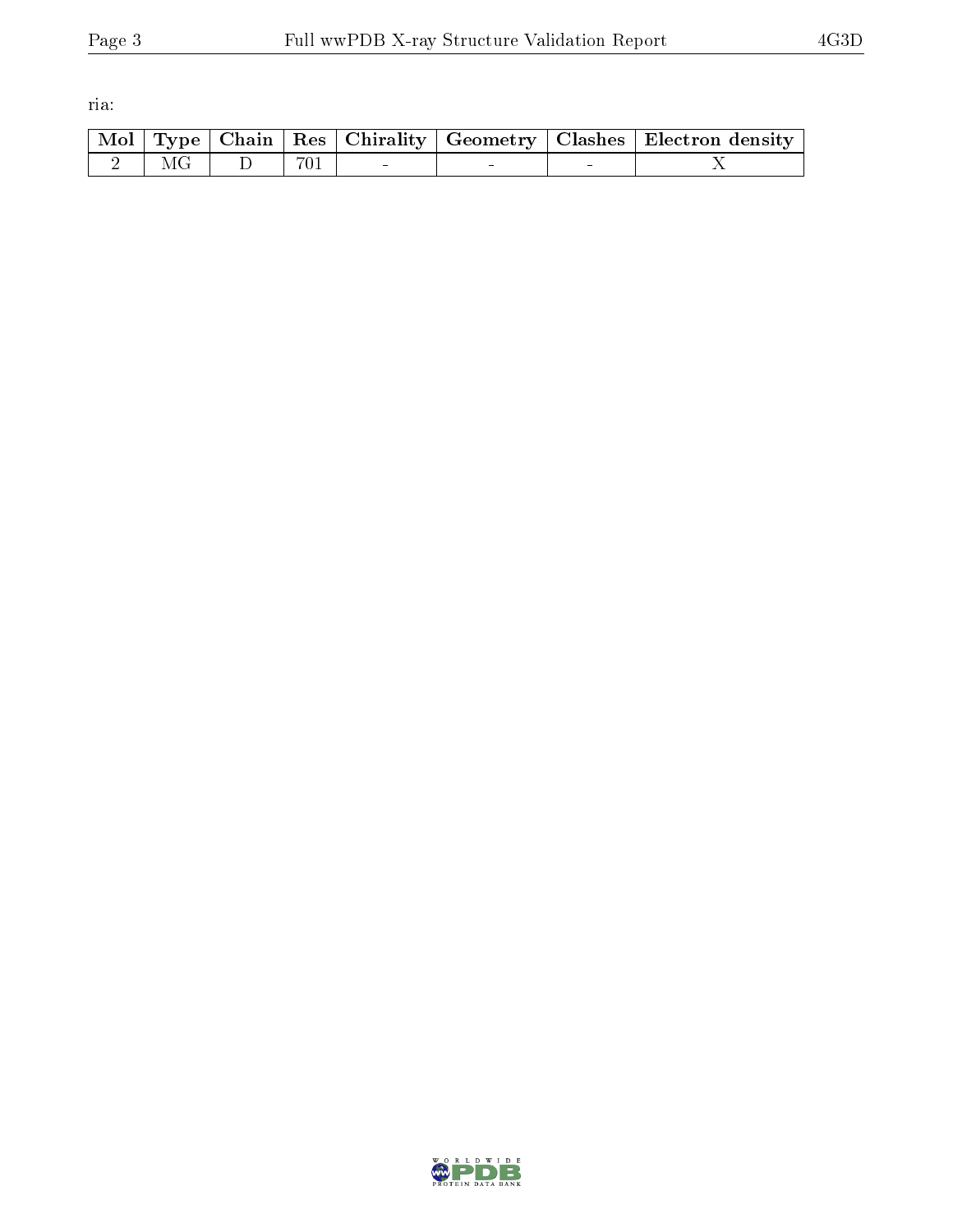# 2 Entry composition (i)

There are 3 unique types of molecules in this entry. The entry contains 9346 atoms, of which 0 are hydrogens and 0 are deuteriums.

In the tables below, the ZeroOcc column contains the number of atoms modelled with zero occupancy, the AltConf column contains the number of residues with at least one atom in alternate conformation and the Trace column contains the number of residues modelled with at most 2 atoms.

| Mol | Chain | Residues | Atoms        |               |                    |     | ZeroOcc  | $\mid$ AltConf $\mid$ | $\operatorname{Trace}$ |  |
|-----|-------|----------|--------------|---------------|--------------------|-----|----------|-----------------------|------------------------|--|
|     |       | 324      | Total        | C             | N                  |     | S        |                       |                        |  |
| А   |       | 2493     | 1572         | 440           | 463                | 18  |          |                       |                        |  |
|     | В     | 318      | Total        | $\mathcal{C}$ | N                  |     | S        | 0                     |                        |  |
|     |       |          | 2443         | 1540          | 433                | 452 | 18       |                       |                        |  |
|     |       | 290      | Total        | C             | N                  |     | S        | $\theta$              |                        |  |
|     |       | 2228     | 1401         | 399           | 410                | 18  |          |                       |                        |  |
| Е   | 283   | Total    | $\mathcal C$ | N             | $\left( \ \right)$ | S   |          |                       |                        |  |
|     |       | 2161     | 1354         | 387           | 403                | 17  | $\theta$ |                       |                        |  |

Molecule 1 is a protein called NF-kappa-beta-inducing kinase.

There are 20 discrepancies between the modelled and reference sequences:

| Chain       | Residue | Modelled             | Actual         | Comment               | Reference            |
|-------------|---------|----------------------|----------------|-----------------------|----------------------|
| А           | 306     | <b>GLY</b>           |                | <b>EXPRESSION TAG</b> | UNP<br>Q99558        |
| А           | 307     | SER                  |                | <b>EXPRESSION TAG</b> | <b>UNP</b><br>Q99558 |
| $\bf{A}$    | 674     | <b>GLY</b>           | $\blacksquare$ | <b>EXPRESSION TAG</b> | <b>UNP</b><br>Q99558 |
| А           | 675     | <b>ASN</b>           |                | <b>EXPRESSION TAG</b> | UNP<br>Q99558        |
| A           | 676     | SER                  |                | <b>EXPRESSION TAG</b> | <b>UNP Q99558</b>    |
| B           | 306     | <b>GLY</b>           |                | <b>EXPRESSION TAG</b> | <b>UNP</b><br>Q99558 |
| B           | 307     | SER                  |                | <b>EXPRESSION TAG</b> | UNP<br>Q99558        |
| B           | 674     | <b>GLY</b>           |                | <b>EXPRESSION TAG</b> | <b>UNP Q99558</b>    |
| Β           | 675     | <b>ASN</b>           |                | <b>EXPRESSION TAG</b> | <b>UNP Q99558</b>    |
| B           | 676     | SER                  |                | <b>EXPRESSION TAG</b> | UNP<br>Q99558        |
| D           | 306     | GLY                  |                | <b>EXPRESSION TAG</b> | UNP<br>Q99558        |
| $\mathbf D$ | 307     | SER                  |                | <b>EXPRESSION TAG</b> | UNP<br>Q99558        |
| D           | 674     | <b>GLY</b>           |                | <b>EXPRESSION TAG</b> | UNP<br>Q99558        |
| D           | 675     | <b>ASN</b>           |                | <b>EXPRESSION TAG</b> | <b>UNP</b><br>Q99558 |
| D           | 676     | $\operatorname{SER}$ |                | <b>EXPRESSION TAG</b> | <b>UNP</b><br>Q99558 |
| E           | 306     | <b>GLY</b>           | ÷.             | <b>EXPRESSION TAG</b> | <b>UNP</b><br>Q99558 |
| E           | 307     | SER                  |                | <b>EXPRESSION TAG</b> | <b>UNP</b><br>Q99558 |
| E           | 674     | <b>GLY</b>           | $\blacksquare$ | <b>EXPRESSION TAG</b> | <b>UNP</b><br>Q99558 |
| E           | 675     | <b>ASN</b>           |                | <b>EXPRESSION TAG</b> | <b>UNP</b><br>Q99558 |
| E           | 676     | SER                  |                | <b>EXPRESSION TAG</b> | UNP<br>Q99558        |

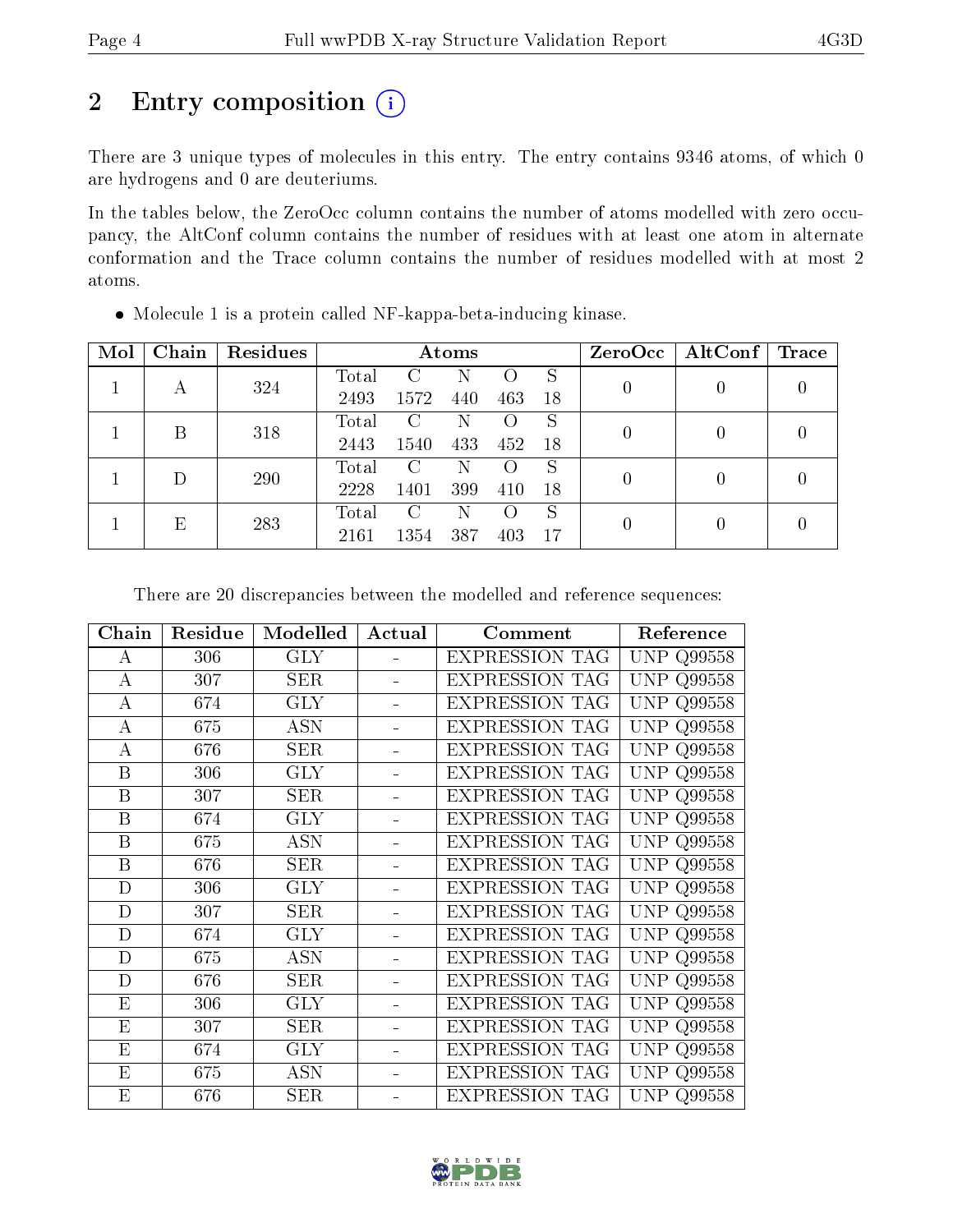$\bullet$  Molecule 2 is MAGNESIUM ION (three-letter code: MG) (formula: Mg).

|   |   | Mol   Chain   Residues | Atoms       | $ZeroOcc$   AltConf |
|---|---|------------------------|-------------|---------------------|
| 2 |   |                        | Total Mg    |                     |
| 9 |   |                        | Total<br>Mg |                     |
| ച | E |                        | Total<br>Mg |                     |

 $\bullet\,$  Molecule 3 is water.

| Mol |    | Chain   Residues | Atoms   | $ZeroOcc \mid AltConf \mid$ |
|-----|----|------------------|---------|-----------------------------|
| २   |    |                  | Total O |                             |
| २   |    |                  | Total O |                             |
| 2   | Н, |                  | Total O |                             |

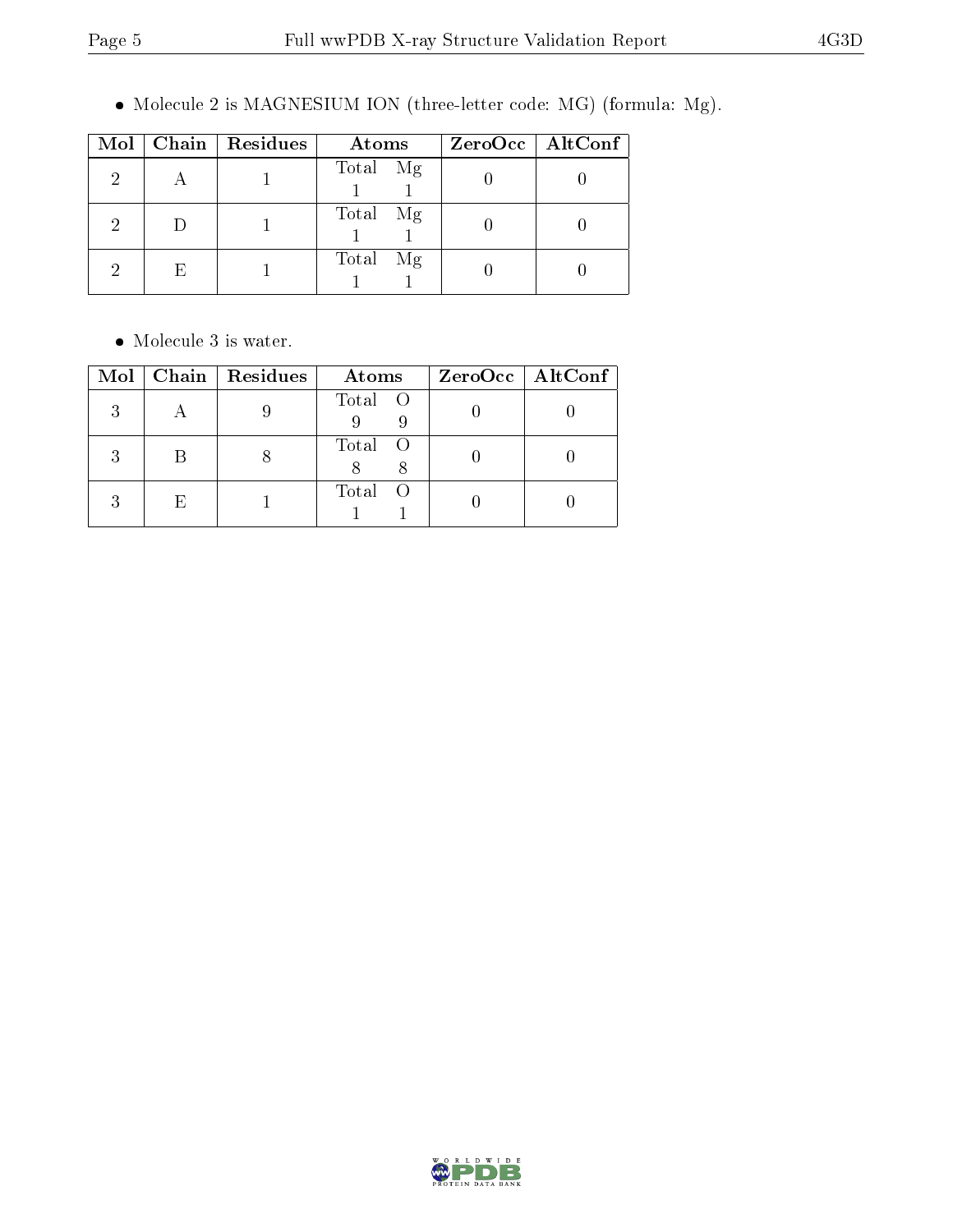# 3 Residue-property plots  $(i)$

These plots are drawn for all protein, RNA and DNA chains in the entry. The first graphic for a chain summarises the proportions of the various outlier classes displayed in the second graphic. The second graphic shows the sequence view annotated by issues in geometry and electron density. Residues are color-coded according to the number of geometric quality criteria for which they contain at least one outlier: green  $= 0$ , yellow  $= 1$ , orange  $= 2$  and red  $= 3$  or more. A red dot above a residue indicates a poor fit to the electron density (RSRZ  $> 2$ ). Stretches of 2 or more consecutive residues without any outlier are shown as a green connector. Residues present in the sample, but not in the model, are shown in grey.



• Molecule 1: NF-kappa-beta-inducing kinase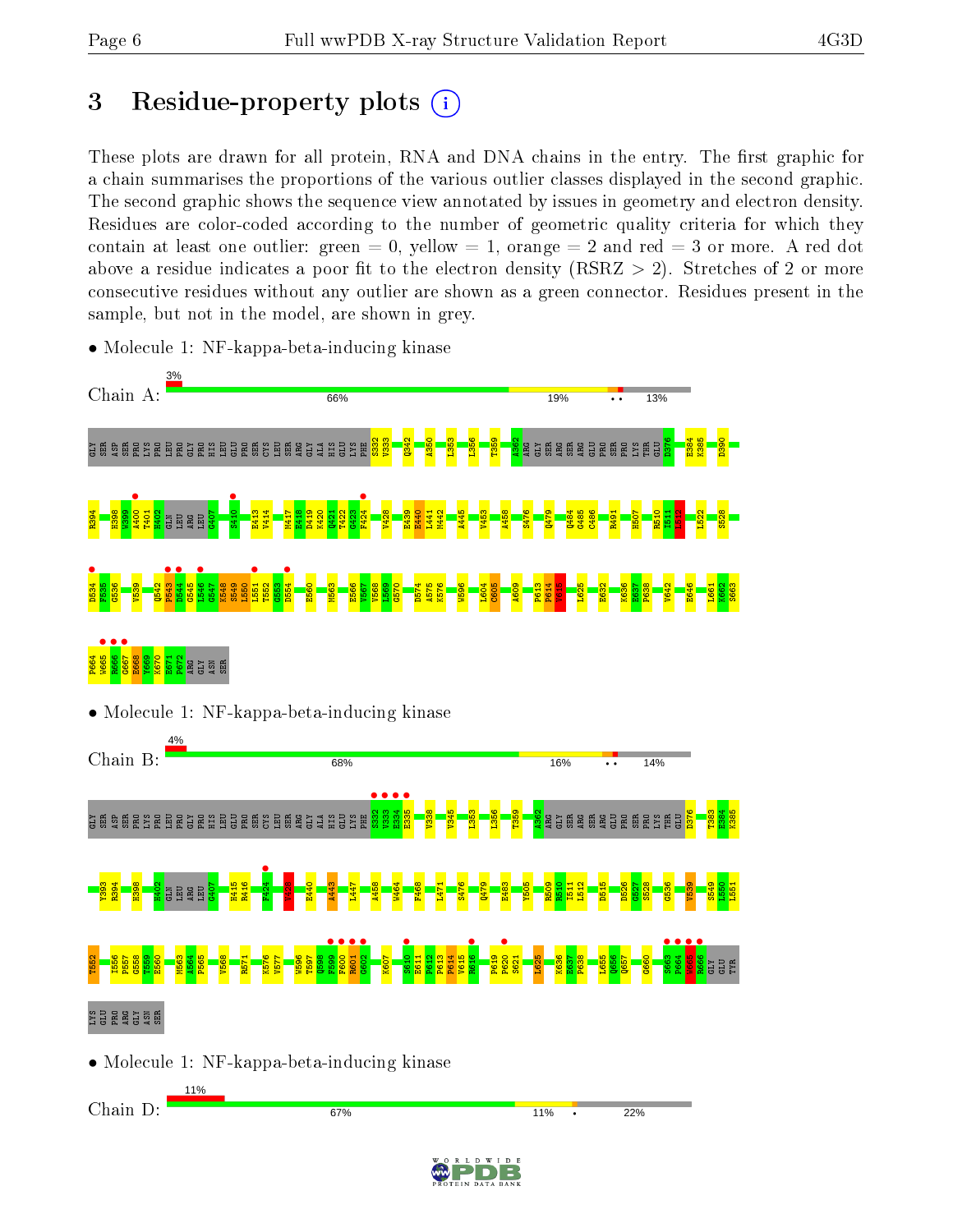

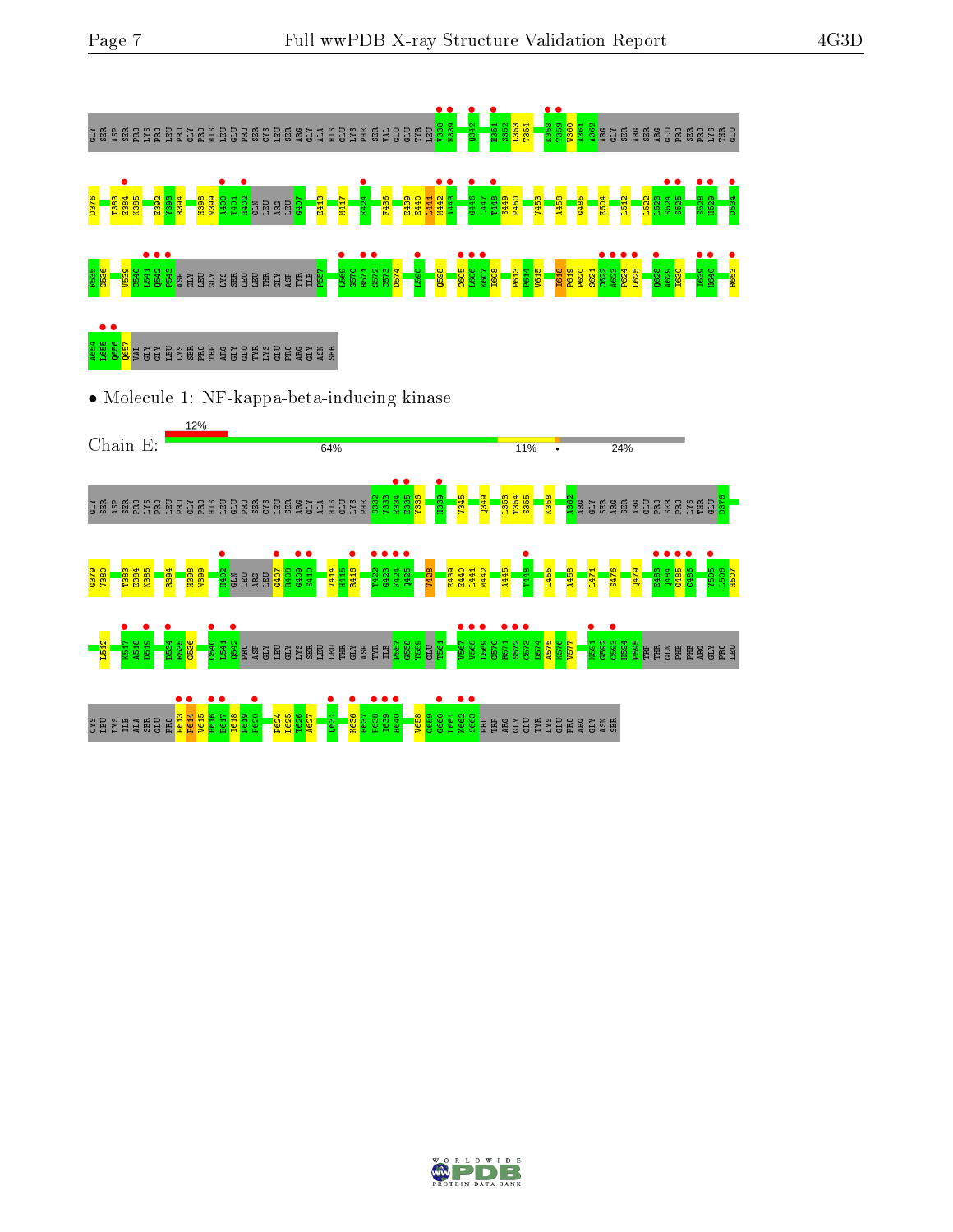## 4 Data and refinement statistics  $(i)$

| Property                                                         | Value                                              | Source     |
|------------------------------------------------------------------|----------------------------------------------------|------------|
| Space group                                                      | P 21 21 21                                         | Depositor  |
| Cell constants                                                   | $145.85\text{\AA}$<br>$45.75\text{\AA}$<br>230.82Å | Depositor  |
| a, b, c, $\alpha$ , $\beta$ , $\gamma$                           | $90.00^{\circ}$ $90.00^{\circ}$<br>$90.00^\circ$   |            |
| Resolution $(A)$                                                 | $47.57 - 2.90$                                     | Depositor  |
|                                                                  | $29.68 - 2.90$                                     | <b>EDS</b> |
| % Data completeness                                              | $95.2(47.57-2.90)$                                 | Depositor  |
| (in resolution range)                                            | $95.4(29.68-2.90)$                                 | <b>EDS</b> |
| $R_{merge}$                                                      | (Not available)                                    | Depositor  |
| $\mathrm{R}_{sym}$                                               | (Not available)                                    | Depositor  |
| $\langle I/\sigma(I) \rangle^{-1}$                               | $4.55$ (at 2.90Å)                                  | Xtriage    |
| Refinement program                                               | <b>REFMAC 5.6.0117</b>                             | Depositor  |
|                                                                  | 0.201,<br>0.266                                    | Depositor  |
| $R, R_{free}$                                                    | $0.196$ ,<br>0.260                                 | DCC        |
| $\mathcal{R}_{free}$ test set                                    | $2687$ reflections $(7.97\%)$                      | wwPDB-VP   |
| Wilson B-factor $(A^2)$                                          | 64.3                                               | Xtriage    |
| Anisotropy                                                       | 0.015                                              | Xtriage    |
| Bulk solvent $k_{sol}(\text{e}/\text{A}^3), B_{sol}(\text{A}^2)$ | $0.36$ , $55.5$                                    | <b>EDS</b> |
| L-test for $\overline{\text{twinning}}^2$                        | $< L >$ = 0.48, $< L2$ = 0.31                      | Xtriage    |
| Estimated twinning fraction                                      | No twinning to report.                             | Xtriage    |
| $F_o, F_c$ correlation                                           | 0.93                                               | <b>EDS</b> |
| Total number of atoms                                            | 9346                                               | wwPDB-VP   |
| Average B, all atoms $(A^2)$                                     | 80.0                                               | wwPDB-VP   |

Xtriage's analysis on translational NCS is as follows: The largest off-origin peak in the Patterson function is  $3.30\%$  of the height of the origin peak. No significant pseudotranslation is detected.

<sup>&</sup>lt;sup>2</sup>Theoretical values of  $\langle |L| \rangle$ ,  $\langle L^2 \rangle$  for acentric reflections are 0.5, 0.333 respectively for untwinned datasets, and 0.375, 0.2 for perfectly twinned datasets.



<span id="page-7-1"></span><span id="page-7-0"></span><sup>1</sup> Intensities estimated from amplitudes.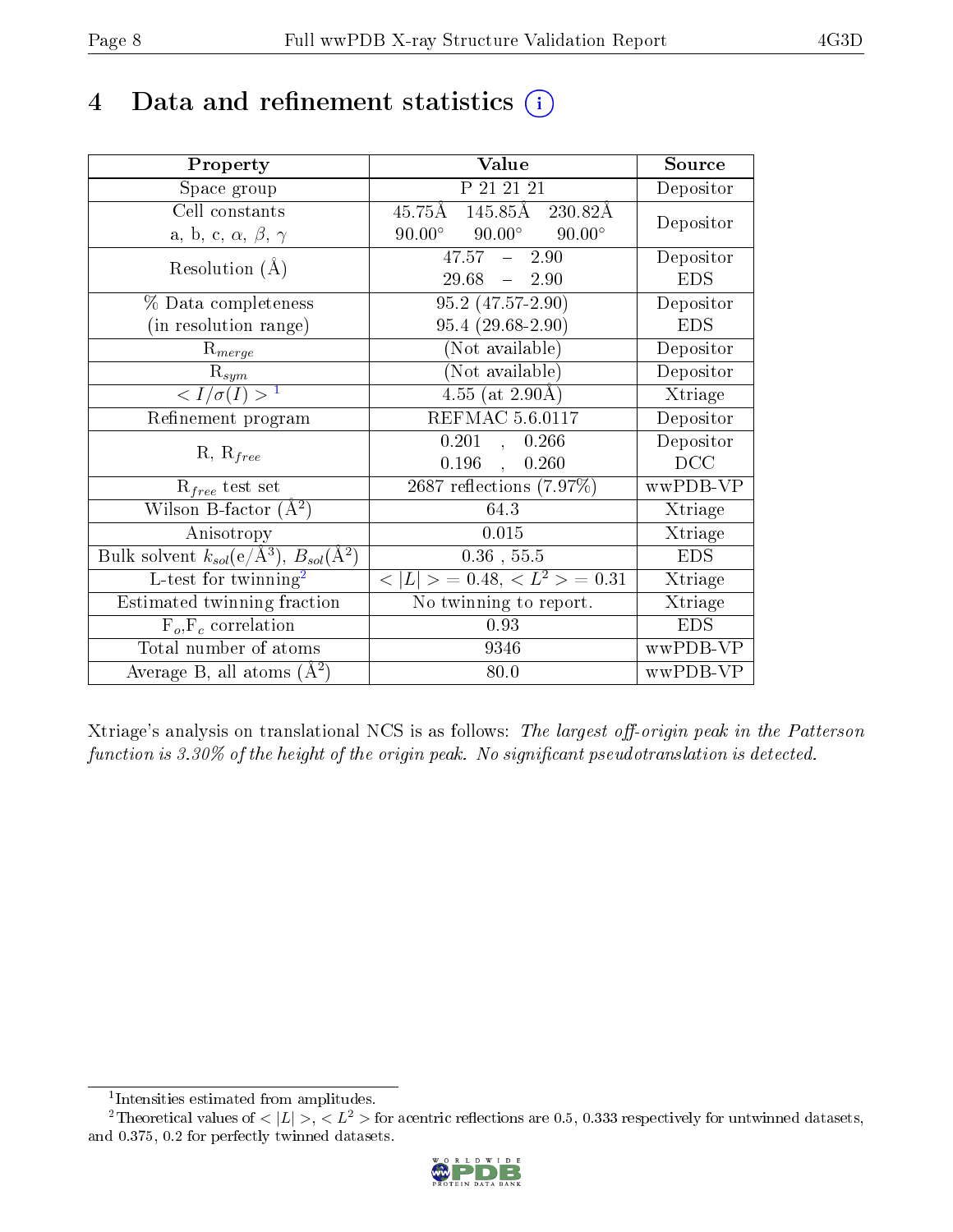# 5 Model quality  $(i)$

## 5.1 Standard geometry  $(i)$

Bond lengths and bond angles in the following residue types are not validated in this section: MG

The Z score for a bond length (or angle) is the number of standard deviations the observed value is removed from the expected value. A bond length (or angle) with  $|Z| > 5$  is considered an outlier worth inspection. RMSZ is the root-mean-square of all Z scores of the bond lengths (or angles).

| Chain<br>Mol |      |             | Bond lengths       | Bond angles |                    |  |
|--------------|------|-------------|--------------------|-------------|--------------------|--|
|              | RMSZ | $\# Z  > 5$ | RMSZ               | # $ Z >5$   |                    |  |
|              |      | 0.51        | $1/2550$ $(0.0\%)$ | 0.57        | $1/3453$ $(0.0\%)$ |  |
|              |      | 0.51        | $2/2498$ $(0.1\%)$ | 0.57        | $1/3383$ $(0.0\%)$ |  |
|              | D    | 0.49        | $2/2277(0.1\%)$    | 0.53        | 0/3081             |  |
|              | E,   | 0.47        | $1/2202(0.0\%)$    | 0.50        | 0/2972             |  |
| All          | Αll  | 0.49        | $6/9527(0.1\%)$    | 0.55        | $2/12889(0.0\%)$   |  |

Chiral center outliers are detected by calculating the chiral volume of a chiral center and verifying if the center is modelled as a planar moiety or with the opposite hand.A planarity outlier is detected by checking planarity of atoms in a peptide group, atoms in a mainchain group or atoms of a sidechain that are expected to be planar.

|  | Mol   Chain   $\#\text{Chirality outliers}$   $\#\text{Planarity outliers}$ |
|--|-----------------------------------------------------------------------------|
|  |                                                                             |

All (6) bond length outliers are listed below:

| Mol | Chain | Res | Type       | Atoms     | $\mathbf{Z}$ | Observed $(A)$ | Ideal $(A)$ |
|-----|-------|-----|------------|-----------|--------------|----------------|-------------|
|     |       | 665 | <b>TRP</b> | $CD2-CE2$ | 5.28         | 1.47           | 1.41        |
|     |       | 360 | <b>TRP</b> | $CD2-CE2$ | 5.21         | 1.47           | 1.41        |
|     | В     | 665 | <b>TRP</b> | $CD2-CE2$ | 5.17         | 1.47           | 1.41        |
|     |       | 399 | <b>TRP</b> | $CD2-CE2$ | 5.14         | 1.47           | 1.41        |
|     | R     | 464 | <b>TRP</b> | $CD2-CE2$ | 5.10         | 1.47           | 1.41        |
|     | E,    | 399 | <b>TRP</b> | $CD2-CE2$ | 5.02         | 1.47           | 1.41        |

All (2) bond angle outliers are listed below:

| $\vert$ Mol $\vert$ Chain $\vert$ Res $\vert$ Type $\vert$ |     |     | Atoms                         |         | Observed( $^{\circ}$ )   Ideal( $^{\circ}$ ) |        |
|------------------------------------------------------------|-----|-----|-------------------------------|---------|----------------------------------------------|--------|
|                                                            |     |     | $512$   LEU   CA-CB-CG   6.28 |         | 129.74                                       | 115.30 |
|                                                            | 428 | VAL | CB-CA-C                       | $-5.01$ | 101.89                                       | 111 40 |

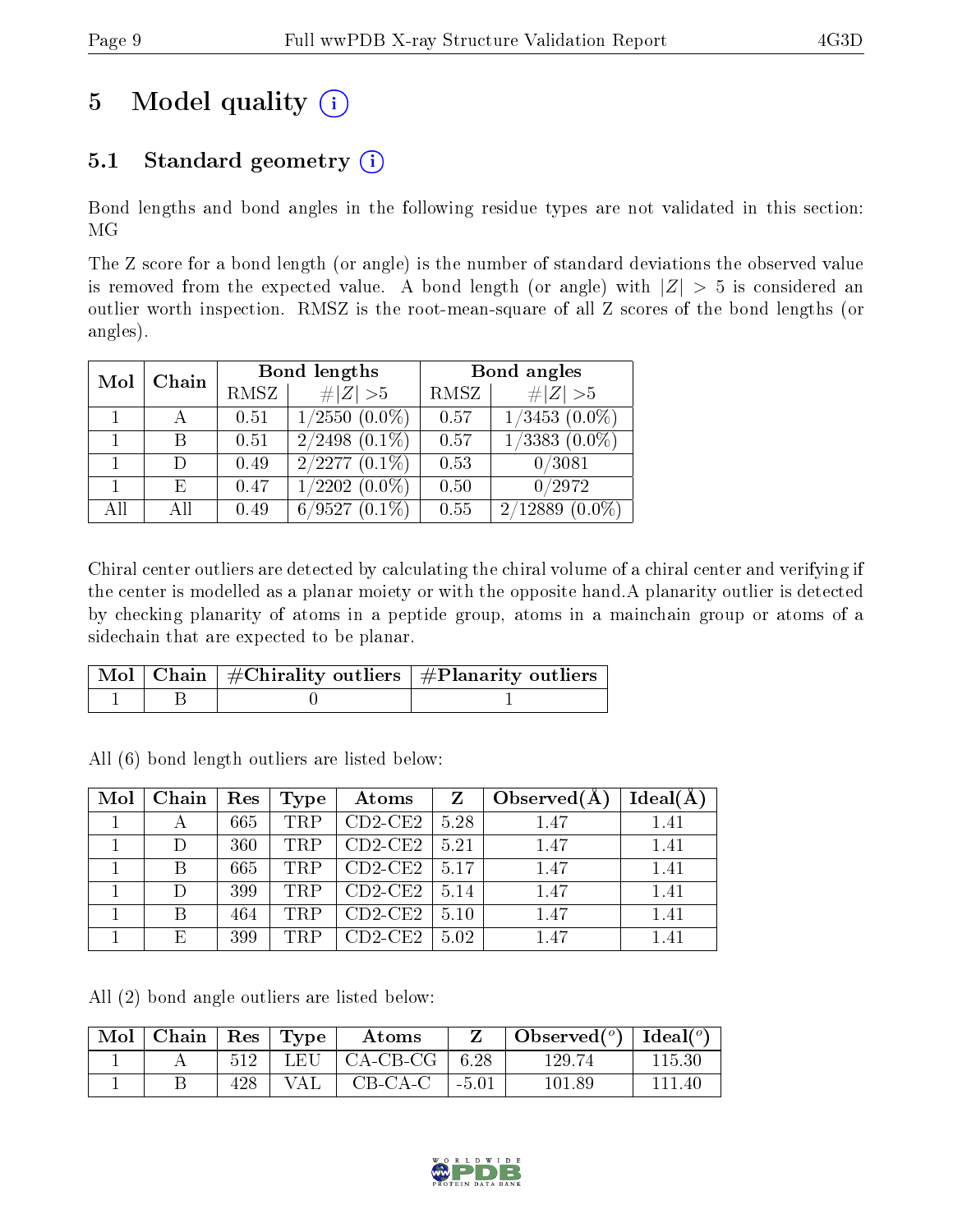There are no chirality outliers.

All (1) planarity outliers are listed below:

|  |     | $\lceil\,\mathrm{Mol}\,\rceil$ Chain $\mid\mathrm{Res}\mid\mathrm{Type}\mid\mathrm{Group}\rangle$ |
|--|-----|---------------------------------------------------------------------------------------------------|
|  | 443 | ALA Peptide                                                                                       |

### 5.2 Too-close contacts  $(i)$

In the following table, the Non-H and H(model) columns list the number of non-hydrogen atoms and hydrogen atoms in the chain respectively. The H(added) column lists the number of hydrogen atoms added and optimized by MolProbity. The Clashes column lists the number of clashes within the asymmetric unit, whereas Symm-Clashes lists symmetry related clashes.

| Mol | Chain | $Non-H$ | H (model)        | H(added) | <b>Clashes</b> | <b>Symm-Clashes</b> |
|-----|-------|---------|------------------|----------|----------------|---------------------|
|     | А     | 2493    |                  | 2459     | 44             |                     |
|     | В     | 2443    | $\left( \right)$ | 2415     | 39             |                     |
|     | D     | 2228    | 0                | 2200     | 22             |                     |
|     | Ε     | 2161    |                  | 2136     | 26             |                     |
| 2   | А     |         |                  |          |                |                     |
| 2   | Ð     |         |                  |          |                |                     |
| 2   | E     |         |                  |          |                |                     |
| 3   | А     | 9       |                  |          |                |                     |
| 3   | B     | 8       |                  |          |                |                     |
| 3   | Ε     |         |                  |          |                |                     |
| All | All   | 9346    |                  | 9210     | 127            |                     |

The all-atom clashscore is defined as the number of clashes found per 1000 atoms (including hydrogen atoms). The all-atom clashscore for this structure is 7.

All (127) close contacts within the same asymmetric unit are listed below, sorted by their clash magnitude.

| Atom-1               | Atom-2                       | Interatomic<br>distance $(A)$ | Clash<br>overlap $(A)$ |
|----------------------|------------------------------|-------------------------------|------------------------|
| 1: A: 385: LYS: O    | 1:A:422:THR:HG21             | 1.55                          | 1.04                   |
| 1: D:394: ARG:H      | 1: D: 398: HIS: HD2          | 1.02                          | 1.01                   |
| 1: E: 394: ARG: H    | 1: E: 398: HIS: HD2          | 1.06                          | 1.00                   |
| 1: B:394: ARG:H      | 1:B:398:HIS:HD2              | 1.12                          | 0.93                   |
| 1: A:394:ARG:H       | 1: A:398: HIS: HD2           | 1.13                          | 0.90                   |
| 1: E: 394: ARG: H    | 1: E: 398: HIS: CD2          | 1.96                          | 0.83                   |
| 1: D:394:ARG:H       | 1: D: 398: HIS: CD2          | 1.94                          | 0.83                   |
| 1: E: 512: LEU: HD11 | 1:E:577:VAL:HG22             | 1.66                          | 0.78                   |
| 1: A:394:ARG:H       | $1:A:398:HIS:\overline{CD2}$ | 2.02                          | 0.73                   |
| 1:B:479:GLN:O        | 1:B:483:GLU:HG2              | 1.90                          | 0.72                   |

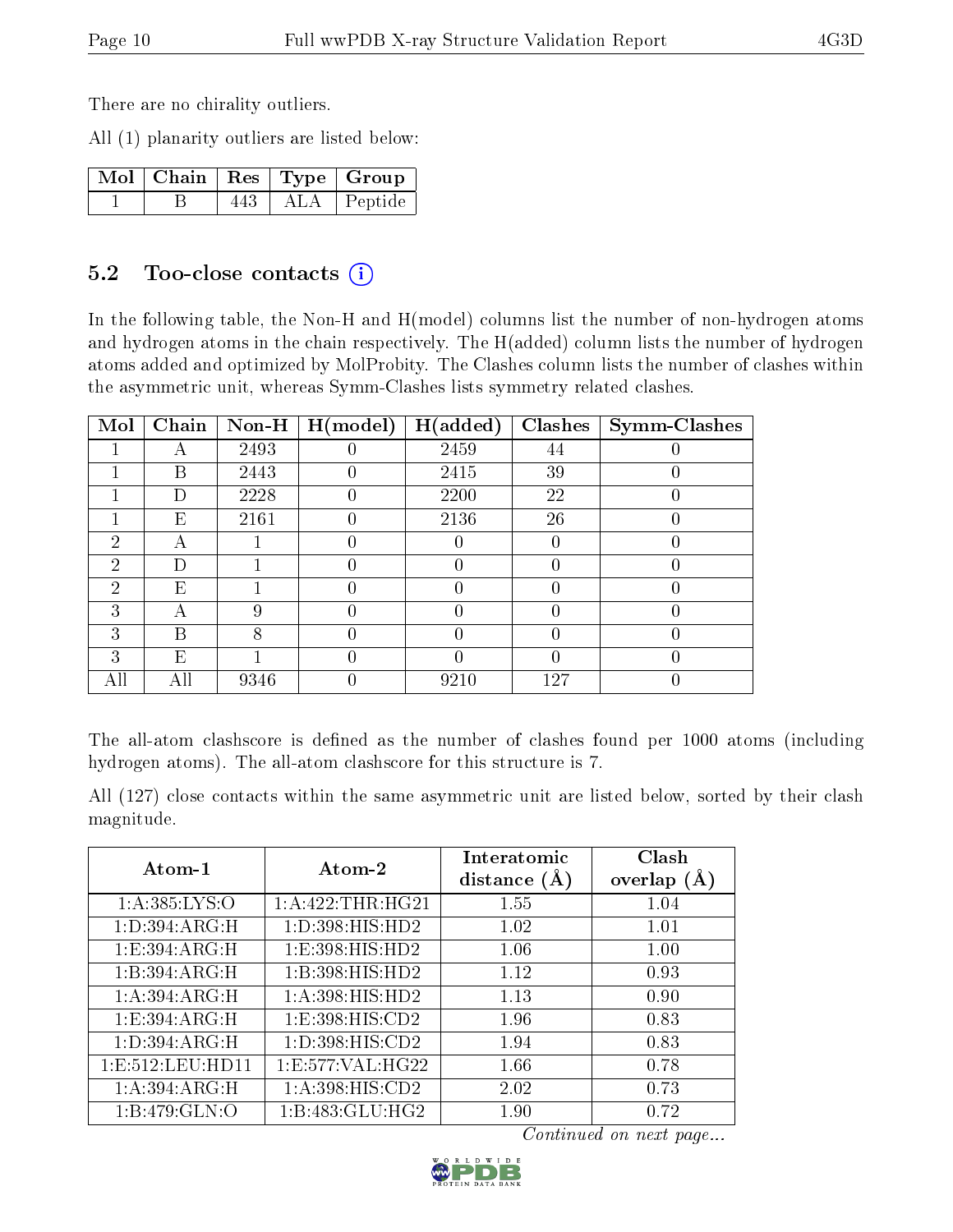| Continued from previous page   |                               | Interatomic    | Clash           |
|--------------------------------|-------------------------------|----------------|-----------------|
| Atom-1                         | Atom-2                        | distance $(A)$ | overlap $(\AA)$ |
| 1: A:560: GLU: HA              | 1: A: 563: MET: HE3           | 1.71           | 0.71            |
| 1:A:419:ASP:HB3                | 1:A:422:THR:HG22              | 1.73           | 0.70            |
| 1: E: 383: THR: OG1            | 1:E:385:LYS:HG2               | 1.92           | 0.69            |
| 1:B:394:ARG:H                  | 1:B:398:HIS:CD2               | 2.03           | 0.67            |
| $1: A:548: LY\overline{S:O}$   | 1:A:549:SER:HB3               | 1.93           | 0.67            |
| 1:A:642:VAL:HB                 | 1:A:646:GLU:HB3               | 1.80           | 0.63            |
| 1:A:484:GLN:O                  | 1: A:486: CYS:N               | 2.32           | 0.62            |
| 1: A:440: GLU: HG2             | 1: A:536: GLY:HA2             | 1.81           | 0.62            |
| 1:A:548:LYS:HB3                | 1: A: 554: ASP: HB2           | 1.80           | 0.62            |
| 1: D: 504: GLU: HG2            | 1:E:624:PRO:HG2               | 1.81           | 0.61            |
| 1:B:625:LEU:HB2                | 1:B:657:GLN:OE1               | 2.01           | 0.61            |
| 1:A:551:LEU:HD12               | 1:A:570:GLY:HA3               | 1.83           | 0.59            |
| 1: B:560: GLU: HA              | 1: B: 563: MET:CE             | 2.32           | 0.59            |
| 1:D:605:CYS:HA                 | 1:D:608:ILE:HD12              | 1.83           | 0.59            |
| 1:A:439:GLU:HA                 | 1: A:442: MET:HB2             | 1.83           | 0.59            |
| 1: A: 356: LEU: O              | 1: A:359:THR:HB               | 2.03           | 0.59            |
| 1: A:568: VAL:HGI1             | 1: A:605: CYS:O               | 2.03           | 0.58            |
| 1: A:548: LYS:O                | 1: A:549: SER: CB             | 2.50           | 0.58            |
| 1: A:422:THR:HG23              | 1:A:424:PHE:H                 | 1.68           | 0.58            |
| 1:E:353:LEU:HD11               | 1:E:458:ALA:HB3               | 1.86           | 0.58            |
| 1:B:440:GLU:HG2                | 1:B:536:GLY:HA2               | 1.85           | 0.57            |
| 1:B:476:SER:H                  | 1:B:479:GLN:NE2               | 2.02           | 0.57            |
| 1:D:394:ARG:N                  | 1: D: 398: HIS: HD2           | 1.87           | 0.56            |
| 1:B:512:LEU:HD21               | 1:B:577:VAL:HG21              | 1.88           | 0.56            |
| 1:D:353:LEU:HD11               | 1:D:458:ALA:HB3               | 1.88           | $0.55\,$        |
| $1:A:510:A\overline{RG:HH12}$  | 1: A:545: GLY: H              | 1.53           | $0.55\,$        |
| 1:A:548:LYS:HD2                | $1:A:554: \overline{ASP:HB3}$ | 1.88           | 0.55            |
| 1:B:549:SER:H                  | 1: B: 552: THR: HG22          | 1.73           | 0.54            |
| 1:A:453:VAL:HG21               | 1: A:522: LEU: HD12           | 1.88           | 0.54            |
| 1: D: 440: GLU: HG2            | 1: D: 536: GLY: HA2           | 1.90           | 0.54            |
| 1:E:354:THR:HG23               | 1: E:442: MET:HG2             | 1.90           | 0.53            |
| 1: E:416: ARG: HE              | 1: E: 471: LEU: HD21          | 1.74           | 0.53            |
| 1:A:353:LEU:HDI1               | 1:A:458:ALA:HB3               | 1.89           | 0.53            |
| 1: A:566: GLU:CD               | 1: A:638: PRO:HG3             | 2.30           | 0.52            |
| 1:B:512:LEU:HB3                | 1:B:539:VAL:HG22              | 1.90           | 0.52            |
| 1:D:512:LEU:HD22               | 1:D:539:VAL:HG22              | 1.91           | 0.52            |
| 1: A:442: MET:O                | 1:B:601:ARG:NH2               | 2.42           | 0.52            |
| 1: A:574: ASP:OD2              | 1: A:576: LYS: HB2            | 2.09           | 0.52            |
| 1:B:353:LEU:HD11               | 1:B:458:ALA:HB3               | 1.92           | 0.51            |
| 1:A:342:GLN:HE21               | 1: A: 359: THR: HG21          | 1.75           | 0.51            |
| $1: A:390: \overline{ASP:OD2}$ | 1:B:415:HIS:HE1               | 1.93           | 0.51            |

Continued from previous page.

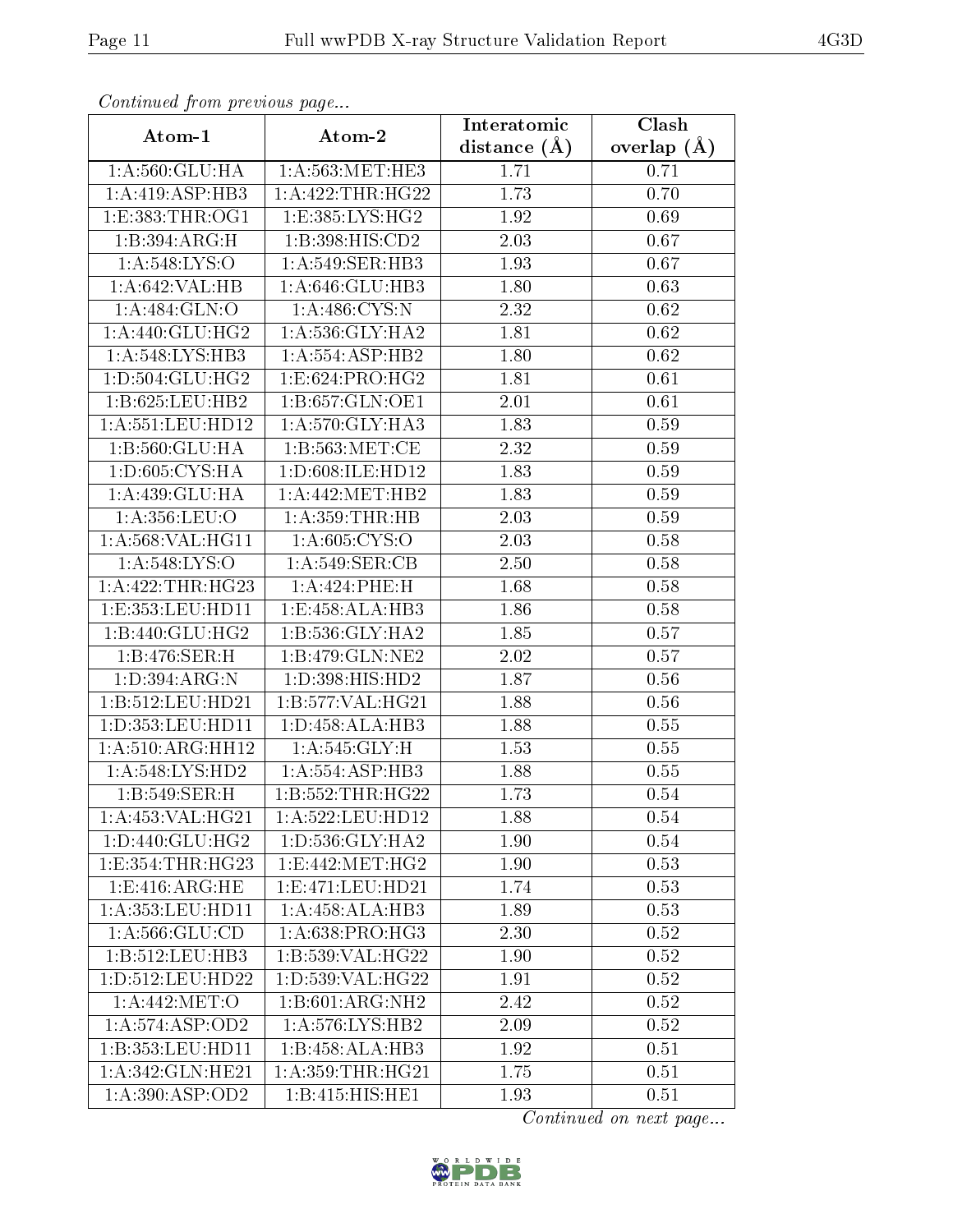| Continuaca from previous page                  |                      | Interatomic    | Clash           |
|------------------------------------------------|----------------------|----------------|-----------------|
| Atom-1                                         | Atom-2               | distance $(A)$ | overlap $(\AA)$ |
| 1:A:609:ALA:O                                  | 1: A:636: LYS: NZ    | 2.44           | 0.51            |
| $1: A:512:$ LEU:HD22                           | 1: A:539: VAL:HG22   | 1.92           | 0.50            |
| 1: A:507: HIS: CG                              | 1:A:575:ALA:HB1      | 2.45           | 0.50            |
| 1: A: 333: VAL: HG11                           | 1:B:568:VAL:HG23     | 1.94           | 0.50            |
| 1: E: 613: PRO: HG3                            | 1: E: 636: LYS: HG3  | 1.93           | 0.50            |
| 1: A: 417: MET: HB3                            | 1: A:428: VAL: CG2   | 2.42           | 0.50            |
| 1: E: 394: ARG: N                              | 1:E:398:HIS:HD2      | 1.91           | 0.50            |
| 1: A: 413: GLU: HG3                            | 1: A:414: VAL:HG23   | 1.94           | 0.50            |
| 1:D:354:THR:HG23                               | 1: D: 442:MET:HG2    | 1.93           | 0.49            |
| 1: B:440: GLU: CG                              | 1:B:536:GLY:HA2      | 2.43           | 0.49            |
| 1: A:596:TRP: CZ2                              | 1: A:614: PRO:HG3    | 2.48           | 0.49            |
| 1:B:515:ASP:CG                                 | 1:B:558:GLY:HA3      | 2.33           | 0.49            |
| 1:E:613:PRO:C                                  | 1:E:615:VAL:H        | 2.15           | 0.49            |
| 1: D: 613: PRO: HB2                            | 1:D:615:VAL:HG23     | 1.94           | 0.49            |
| 1:E:414:VAL:HA                                 | 1:E:428:VAL:O        | 2.13           | 0.49            |
| 1:E:439:GLU:HA                                 | 1:E:442:MET:HB2      | 1.93           | 0.48            |
| 1:A:550:LEU:HD23                               | 1:A:551:LEU:HG       | 1.94           | 0.48            |
| 1:A:542:GLN:HB2                                | 1: A:543: PRO:HD2    | 1.95           | 0.48            |
| 1:B:556:ILE:HG13                               | 1:B:557:PRO:HD2      | 1.96           | 0.48            |
| 1: D: 439: GLU: HA                             | 1: D: 442: MET: HB2  | 1.96           | 0.48            |
| 1: B:613: PRO:HG3                              | 1: B:636: LYS: HG3   | 1.95           | 0.48            |
| 1: A:440: GLU:CG                               | 1: A:536: GLY:HA2    | 2.42           | 0.48            |
| 1:B:335:GLU:HA                                 | 1:B:338:VAL:HG22     | 1.96           | 0.48            |
| 1:E:355:SER:HA                                 | 1:E:358:LYS:HD2      | 1.96           | 0.47            |
| 1: D:624: PRO:H <sub>D2</sub>                  | 1:D:657:GLN:HE22     | 1.80           | 0.47            |
| 1:E:445:ALA:HA                                 | 1:E:455:LEU:HD23     | 1.96           | 0.47            |
| 1: A:549: SER:O                                | 1: A: 552: THR: HG22 | 2.15           | 0.47            |
| 1:B:560:GLU:HA                                 | 1:B:563:MET:HE3      | 1.95           | 0.47            |
| 1:B:416:ARG:HE                                 | 1:B:471:LEU:HD21     | 1.80           | 0.47            |
| 1:E:613:PRO:HD3                                | 1: E: 636: LYS: HD2  | 1.97           | 0.47            |
| 1:A:400:ALA:HB2                                | 1:A:420:LYS:HE3      | 1.97           | 0.46            |
| 1:B:665:TRP:CE3                                | 1:B:665:TRP:O        | 2.68           | 0.46            |
| 1:B:576:LYS:HG2                                | 1: B: 638: PRO: O    | 2.16           | 0.46            |
| 1:E:353:LEU:HD13                               | 1: E: 380: VAL: HB   | 1.98           | 0.46            |
| 1: D:615: VAL:O                                | 1:D:618:ILE:HB       | 2.16           | 0.46            |
| 1: E:618: ILE: HD11                            | 1:E:627:ALA:HA       | 1.97           | 0.45            |
| 1:D:618:ILE:HD11                               | 1:D:630:ILE:HB       | 1.98           | 0.45            |
| $1: B: 596: \overline{\text{TRP}: \text{CZ2}}$ | 1:B:614:PRO:HG3      | 2.52           | 0.45            |
| 1:D:453:VAL:HG21                               | 1:D:522:LEU:HD12     | 1.99           | 0.45            |
| 1:B:345:VAL:HG11                               | 1:B:393:TYR:HB2      | 1.99           | 0.45            |
| 1: B:613: PRO: C                               | 1: B:615: VAL:H      | 2.20           | 0.44            |

Continued from previous page.

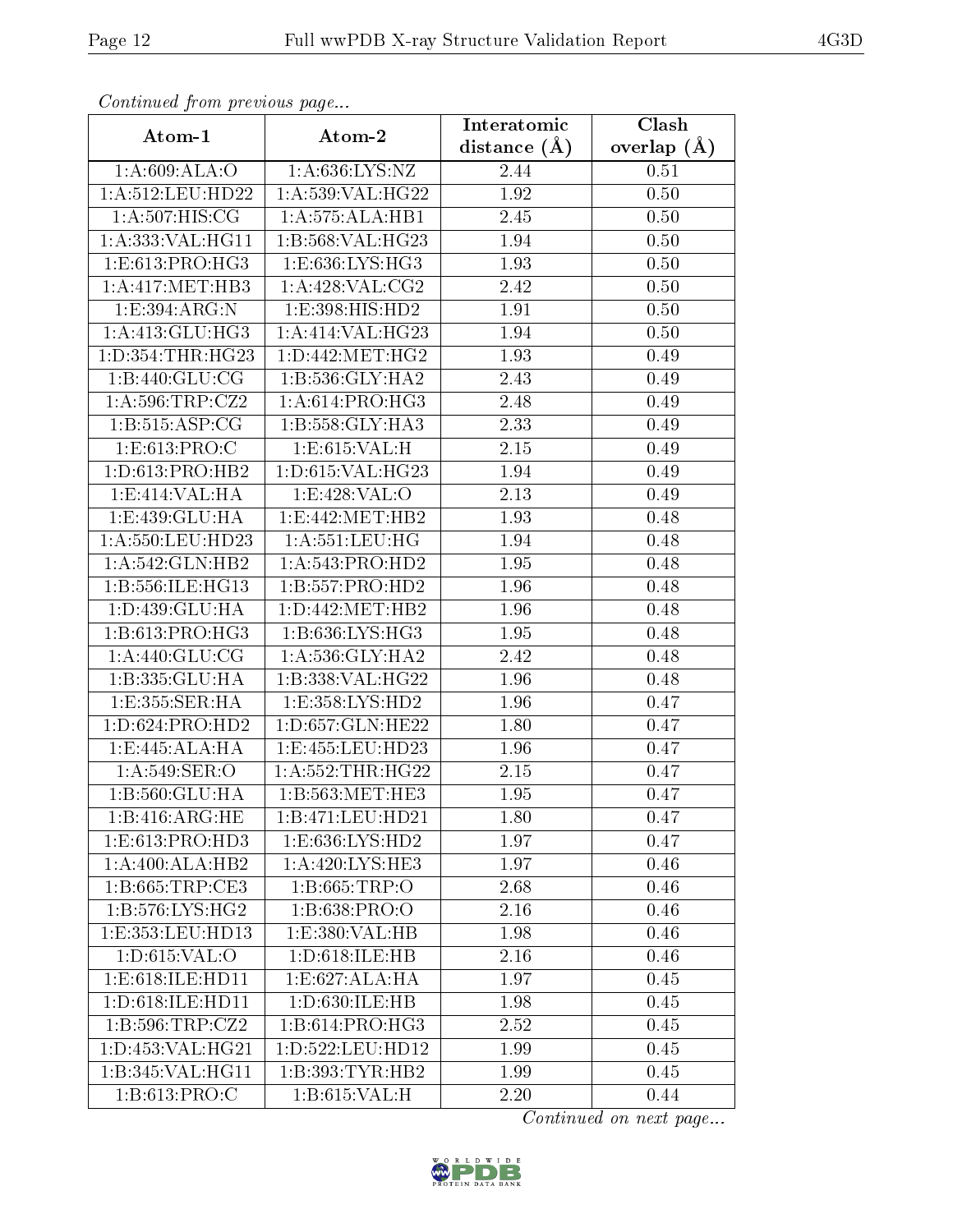| contentable from production page |                                 | Interatomic       | Clash         |
|----------------------------------|---------------------------------|-------------------|---------------|
| Atom-1                           | Atom-2                          | distance $(A)$    | overlap $(A)$ |
| 1:B:619:PRO:HA                   | 1:B:620:PRO:HD3                 | 1.88              | 0.44          |
| 1: D: 574: ASP: N                | 1: D: 574: ASP: OD2             | 2.49              | 0.44          |
| 1:A:476:SER:H                    | 1: A:479: GLN: NE2              | 2.16              | 0.44          |
| 1:A:491:ARG:HD2                  | 1: A:661:LEU:HD11               | 2.00              | 0.44          |
| 1:B:512:LEU:HD21                 | 1:B:577:VAL:CG2                 | 2.47              | 0.43          |
| 1: A:613: PRO:C                  | 1: A:615: VAL:H                 | 2.22              | 0.43          |
| 1:E:507:HIS:CG                   | 1: E: 575: ALA: HB1             | $\overline{2.54}$ | 0.43          |
| 1:E:407:GLY:HA2                  | 1: E: 414: VAL: O               | 2.18              | 0.43          |
| 1: A:350:ALA:HB1                 | 1:A:445:ALA:HB1                 | 2.01              | 0.43          |
| 1:E:384:GLU:H                    | 1: E: 384: GLU: CD              | 2.22              | 0.43          |
| 1:E:440:GLU:HG2                  | 1:E:536:GLY:HA2                 | 2.00              | 0.43          |
| 1: B: 565: PRO:O                 | 1:B:568:VAL:HG12                | 2.18              | 0.43          |
| 1:E:613:PRO:HA                   | 1: E: 614: PRO: HD3             | 1.94              | 0.43          |
| 1:B:428:VAL:HG13                 | 1:B:468:PHE:CE2                 | 2.54              | 0.42          |
| 1:D:392:GLU:OE1                  | 1: D: 394: ARG: NH1             | 2.52              | 0.42          |
| 1:B:526:ASP:OD1                  | 1:B:528:SER:HB3                 | 2.20              | 0.42          |
| 1:B:607:LYS:HD2                  | 1: B:611: GLU: HG2              | 2.01              | 0.42          |
| 1: E: 613: PRO: HB2              | 1:E:615:VAL:HG23                | 2.02              | 0.42          |
| 1: B: 383: THR: OG1              | 1:B:385:LYS:HG2                 | 2.20              | 0.41          |
| 1:A:668:GLU:HG3                  | 1: A:670: LYS: HE2              | 2.03              | 0.41          |
| 1: D: 436: PHE: HZ               | 1: D: 441: LEU: CD2             | 2.33              | 0.41          |
| 1: D:449: SER: HA                | 1:D:450:PRO:HD3                 | 1.94              | 0.41          |
| 1: D: 383: THR: OG1              | 1:D:385:LYS:HG2                 | 2.20              | 0.41          |
| 1:D:613:PRO:C                    | 1: D:615: VAL:H                 | 2.24              | 0.41          |
| 1: D: 619: PRO: HA               | 1: D:620: PRO:HD3               | 1.89              | 0.41          |
| 1:E:345:VAL:HA                   | 1:E:379:GLY:O                   | 2.21              | 0.41          |
| 1:B:356:LEU:O                    | 1: B: 359: THR: HB              | 2.21              | 0.41          |
| 1:B:447:LEU:HB3                  | 1:B:505:TYR:HE1                 | 1.86              | 0.41          |
| 1:B:443:ALA:HA                   | 1:B:511:ILE:HD13                | 2.03              | 0.41          |
| 1:B:596:TRP:HE3                  | 1:B:600:PHE:CZ                  | 2.38              | 0.41          |
| 1: A:663:SER:HA                  | 1: A:664: PRO:HD3               | 1.98              | 0.41          |
| 1:E:476:SER:H                    | $1: E:479: GLN: \overline{NE2}$ | 2.20              | 0.40          |
| 1:B:655:LEU:HD23                 | 1:B:660:GLY:HA2                 | 2.03              | 0.40          |
| 1: A:596:TRP:HB3                 | 1: A:604:LEU:HD22               | 2.03              | 0.40          |
| 1:B:560:GLU:HA                   | 1: B: 563: MET: HE2             | 2.01              | 0.40          |

Continued from previous page...

There are no symmetry-related clashes.

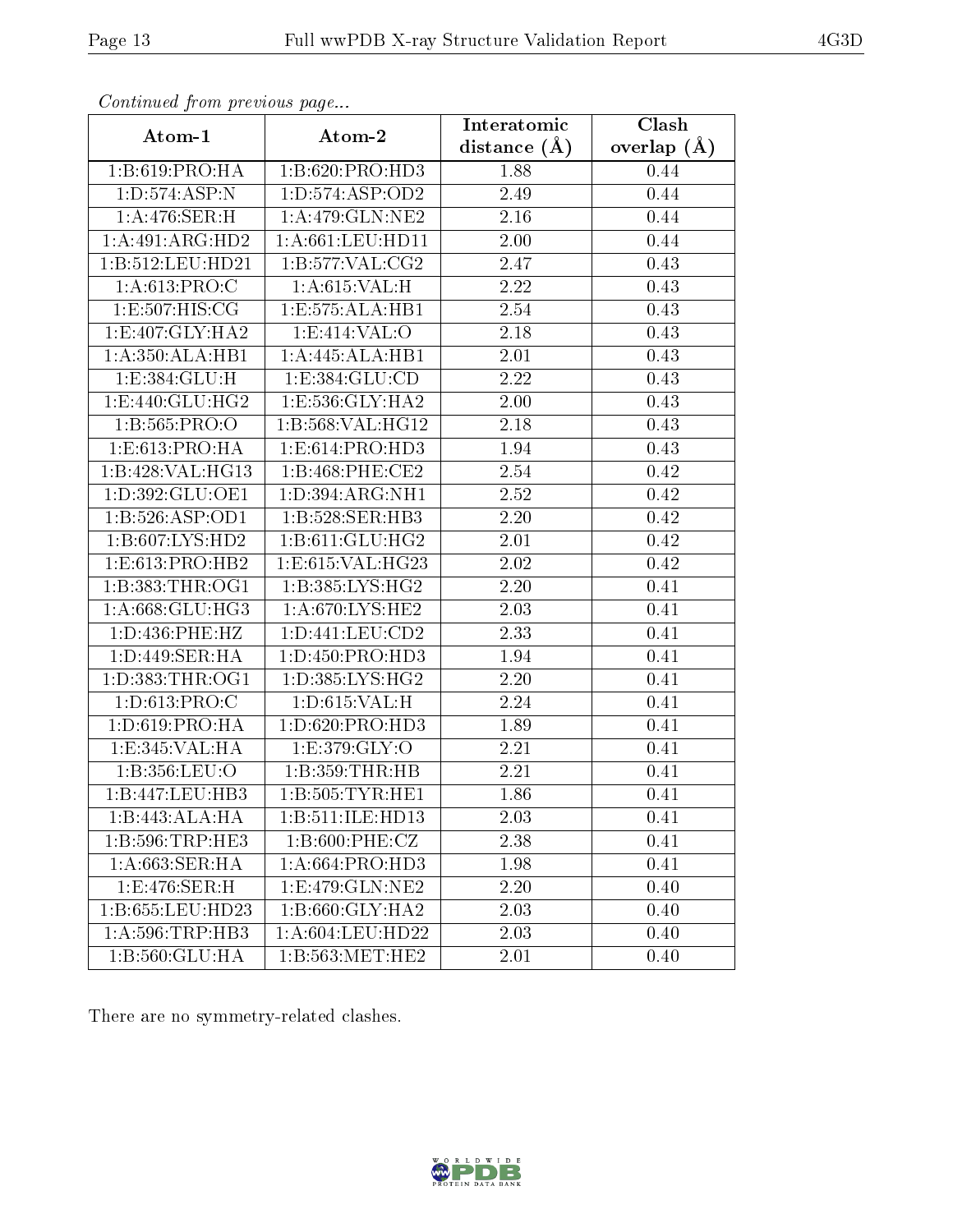## 5.3 Torsion angles (i)

#### 5.3.1 Protein backbone  $(i)$

In the following table, the Percentiles column shows the percent Ramachandran outliers of the chain as a percentile score with respect to all X-ray entries followed by that with respect to entries of similar resolution.

The Analysed column shows the number of residues for which the backbone conformation was analysed, and the total number of residues.

| Mol | Chain | Analysed          | Favoured     | Allowed   | Outliers |              | Percentiles |
|-----|-------|-------------------|--------------|-----------|----------|--------------|-------------|
|     | A     | $318/371(86\%)$   | 295 $(93%)$  | $15(5\%)$ | $8(2\%)$ | <sup>5</sup> | 21          |
|     | B     | $312/371(84\%)$   | 291 $(93\%)$ | 19 (6%)   | $2(1\%)$ | 25           | 58          |
|     | D     | $282/371(76\%)$   | $263(93\%)$  | $18(6\%)$ | $1(0\%)$ | 34           | 66          |
|     | Ε     | 271/371(73%)      | 256 $(94\%)$ | 12(4%)    | $3(1\%)$ | 14           | 42          |
| All | All   | $1183/1484$ (80%) | $1105(93\%)$ | 64 (5%)   | 14 (1%)  | 13           | 40          |

All (14) Ramachandran outliers are listed below:

| Mol            | Chain                   | Res | Type       |
|----------------|-------------------------|-----|------------|
| $\mathbf{1}$   | А                       | 485 | $\rm GLY$  |
| $\mathbf 1$    | $\boldsymbol{A}$        | 549 | SER        |
| $\mathbf{1}$   | B                       | 597 | THR        |
| $\mathbf{1}$   | D                       | 485 | <b>GLY</b> |
| $\mathbf{1}$   | А                       | 543 | PRO        |
| $\overline{1}$ | $\overline{\rm A}$      | 548 | <b>LYS</b> |
| $\mathbf{1}$   | A                       | 615 | <b>VAL</b> |
| $\overline{1}$ | $\overline{\rm A}$      | 534 | <b>ASP</b> |
| $\overline{1}$ | E                       | 658 | <b>VAL</b> |
| $\mathbf{1}$   | A                       | 667 | <b>GLY</b> |
| $\mathbf{1}$   | $\overline{E}$          | 485 | <b>GLY</b> |
| 1              | B                       | 614 | PRO        |
| 1              | $\overline{\mathrm{E}}$ | 614 | PRO        |
| 1              | А                       | 614 | PRO        |

#### 5.3.2 Protein sidechains (i)

In the following table, the Percentiles column shows the percent sidechain outliers of the chain as a percentile score with respect to all X-ray entries followed by that with respect to entries of similar resolution.

The Analysed column shows the number of residues for which the sidechain conformation was analysed, and the total number of residues.

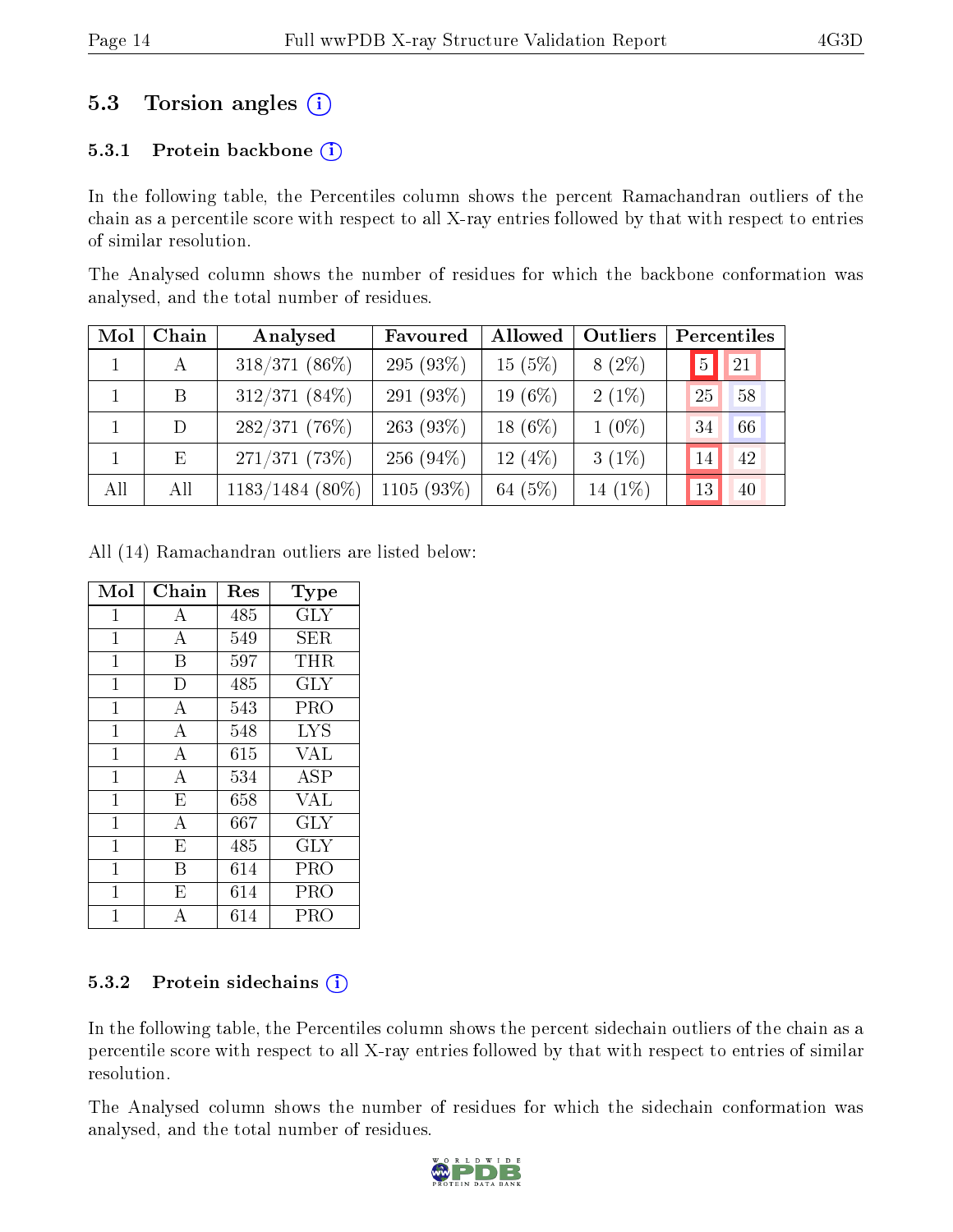| Mol | Chain        | Analysed        | Rotameric | <b>Outliers</b> | Percentiles |
|-----|--------------|-----------------|-----------|-----------------|-------------|
|     | $\mathbf{A}$ | 266/307(87%)    | 253 (95%) | $13(5\%)$       | 57<br>25    |
|     | B.           | 261/307(85%)    | 250 (96%) | 11 $(4%)$       | 63<br>30    |
|     | D            | $238/307$ (78%) | 228 (96%) | $10(4\%)$       | 63<br>30    |
|     | E            | $231/307$ (75%) | 226 (98%) | $5(2\%)$        | 81<br>52    |
| All | All          | 996/1228 (81%)  | 957 (96%) | 39 $(4\%)$      | 32<br>66    |

All (39) residues with a non-rotameric sidechain are listed below:

| Mol            | Chain                   | Res              | Type                      |
|----------------|-------------------------|------------------|---------------------------|
| $\mathbf 1$    | $\overline{\rm A}$      | 332              | SER                       |
| $\mathbf{1}$   | $\overline{\rm A}$      | 384              | $\overline{\text{GLU}}$   |
| $\overline{1}$ | $\overline{\rm A}$      | 401              | <b>THR</b>                |
| $\overline{1}$ | $\overline{A}$          | 440              | $\overline{\mathrm{GLU}}$ |
| $\mathbf{1}$   | $\overline{\rm A}$      | 441              | LEU                       |
| $\overline{1}$ | $\overline{A}$          | $\overline{512}$ | LEU                       |
| $\mathbf 1$    | $\overline{A}$          | $\overline{528}$ | <b>SER</b>                |
| $\overline{1}$ | $\overline{A}$          | $\overline{550}$ | $\overline{\text{LEU}}$   |
| $\mathbf 1$    | $\overline{A}$          | 605              | $\overline{\text{CYS}}$   |
| $\mathbf 1$    | $\overline{\rm A}$      | $\overline{615}$ | $\overline{\text{VAL}}$   |
| $\mathbf{1}$   | $\overline{\rm A}$      | 625              | LEU                       |
| $\mathbf{1}$   | $\overline{\rm A}$      | $\overline{632}$ | $\overline{\text{GLU}}$   |
| $\overline{1}$ | $\overline{\rm A}$      | 668              | $\overline{\text{GLU}}$   |
| $\mathbf{1}$   | $\overline{\mathrm{B}}$ | 376              | $\overline{\text{ASP}}$   |
| $\mathbf 1$    | $\overline{\mathrm{B}}$ | $\overline{428}$ | $\overline{\text{VAL}}$   |
| $\overline{1}$ | $\overline{\mathrm{B}}$ | 509              | $\overline{\rm{ARG}}$     |
| $\mathbf 1$    | $\overline{\mathrm{B}}$ | 539              | $\overline{\text{VAL}}$   |
| $\overline{1}$ | $\overline{\mathrm{B}}$ | $\overline{551}$ | LEU                       |
| $\mathbf{1}$   | $\overline{\text{B}}$   | 552              | <b>THR</b>                |
| $\mathbf 1$    | $\overline{\mathrm{B}}$ | $\overline{571}$ | $\overline{\rm{ARG}}$     |
| $\mathbf 1$    | $\overline{\mathrm{B}}$ | 601              | $\overline{\rm ARG}$      |
| $\mathbf{1}$   | $\overline{\mathrm{B}}$ | $\overline{621}$ | $\overline{\text{SER}}$   |
| $\overline{1}$ | $\overline{\mathrm{B}}$ | $\overline{625}$ | LEU                       |
| $\overline{1}$ | $\overline{\mathrm{B}}$ | 665              | TRP                       |
| $\mathbf 1$    | $\overline{\rm D}$      | $\overline{376}$ | $\overline{\text{ASP}}$   |
| $\overline{1}$ | $\overline{\rm D}$      | 384              | $\overline{\text{GLU}}$   |
| $\mathbf 1$    | $\overline{\rm D}$      | $\overline{413}$ | $\overline{{\rm GLU}}$    |
| $\overline{1}$ | $\overline{\rm D}$      | 417              | $\overline{\text{MET}}$   |
| $\overline{1}$ | $\overline{\rm D}$      | 441              | $\overline{\text{LEU}}$   |
| $\mathbf{1}$   | $\overline{\rm D}$      | 598              | $\overline{\text{GLN}}$   |
| $\mathbf 1$    | $\overline{\rm D}$      | 618              | <b>ILE</b>                |
| $\overline{1}$ | $\overline{\rm D}$      | $\overline{621}$ | $\overline{\text{SER}}$   |
| $\mathbf{1}$   | $\overline{\rm D}$      | $\overline{625}$ | $\overline{\text{LEU}}$   |

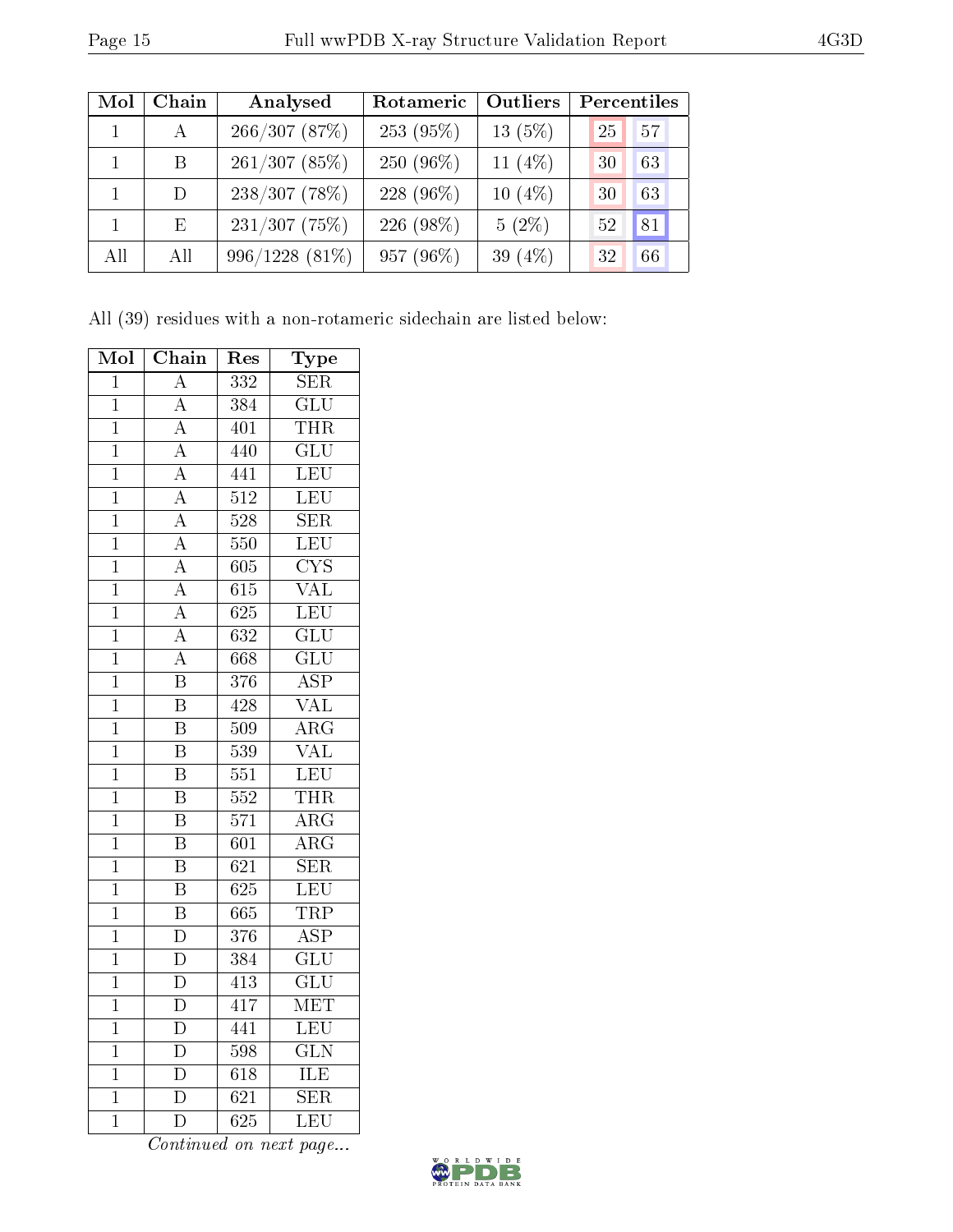Continued from previous page...

| Mol | Chain | Res | Type       |
|-----|-------|-----|------------|
|     | I)    | 653 | ARG        |
|     | F)    | 336 | TYR.       |
|     | Н,    | 349 | <b>GLN</b> |
|     | F,    | 428 | <b>VAL</b> |
|     | F,    | 441 | LEU        |
|     | F.    | 625 | LEU        |

Some sidechains can be flipped to improve hydrogen bonding and reduce clashes. All (18) such sidechains are listed below:

| Mol          | Chain                   | Res      | Type       |
|--------------|-------------------------|----------|------------|
| 1            | А                       | 342      | <b>GLN</b> |
| $\mathbf 1$  | $\overline{\rm A}$      | 398      | HIS        |
| $\mathbf{1}$ | $\overline{\rm A}$      | 425      | <b>GLN</b> |
| $\mathbf{1}$ | $\overline{\rm A}$      | 484      | GLN        |
| $\mathbf 1$  | $\overline{\rm A}$      | 598      | <b>GLN</b> |
| $\mathbf 1$  | $\overline{\rm A}$      | 628      | GLN        |
| $\mathbf{1}$ | $\rm \overline{B}$      | 398      | <b>HIS</b> |
| $\mathbf 1$  | $\overline{\mathrm{B}}$ | 415      | ΗIS        |
| $\mathbf{1}$ | B                       | 425      | GLN        |
| $\mathbf{1}$ | B                       | 479      | <b>GLN</b> |
| $\mathbf 1$  | $\overline{\rm D}$      | 398      | ΗIS        |
| $\mathbf 1$  | D                       | $_{657}$ | <b>GLN</b> |
| $\mathbf 1$  | $\overline{\mathrm{E}}$ | 398      | ΗIS        |
| $\mathbf 1$  | E                       | 425      | <b>GLN</b> |
| $\mathbf{1}$ | E                       | 479      | <b>GLN</b> |
| $\mathbf{1}$ | E                       | 507      | HIS        |
| $\mathbf 1$  | E                       | 562      | HIS        |
| 1            | E                       | 628      | GLN        |

#### 5.3.3 RNA [O](https://www.wwpdb.org/validation/2017/XrayValidationReportHelp#rna)i

There are no RNA molecules in this entry.

### 5.4 Non-standard residues in protein, DNA, RNA chains (i)

There are no non-standard protein/DNA/RNA residues in this entry.

### 5.5 Carbohydrates  $(i)$

There are no carbohydrates in this entry.

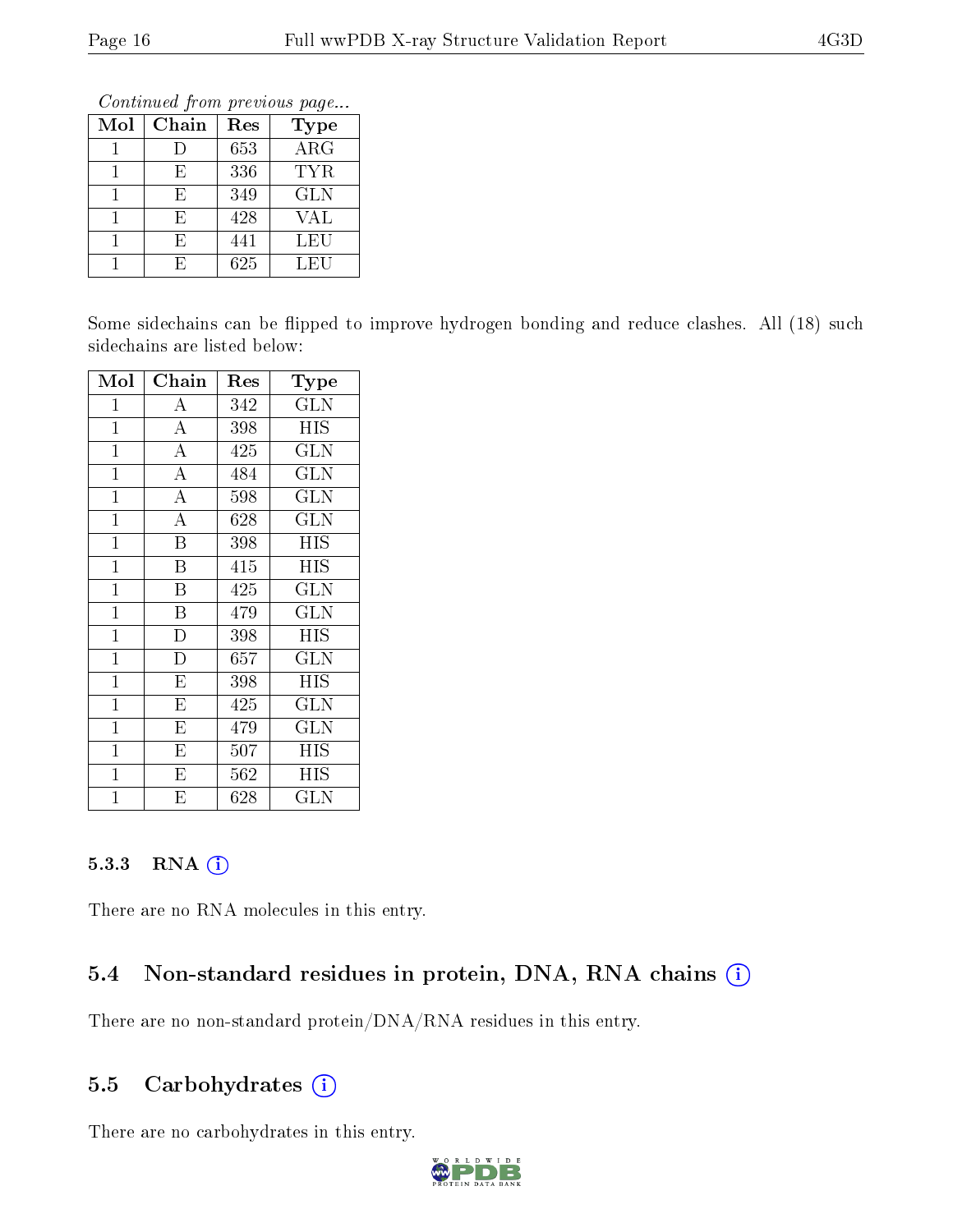### 5.6 Ligand geometry (i)

Of 3 ligands modelled in this entry, 3 are monoatomic - leaving 0 for Mogul analysis. There are no bond length outliers. There are no bond angle outliers. There are no chirality outliers. There are no torsion outliers.

There are no ring outliers.

No monomer is involved in short contacts.

## 5.7 [O](https://www.wwpdb.org/validation/2017/XrayValidationReportHelp#nonstandard_residues_and_ligands)ther polymers  $(i)$

There are no such residues in this entry.

### 5.8 Polymer linkage issues (i)

There are no chain breaks in this entry.

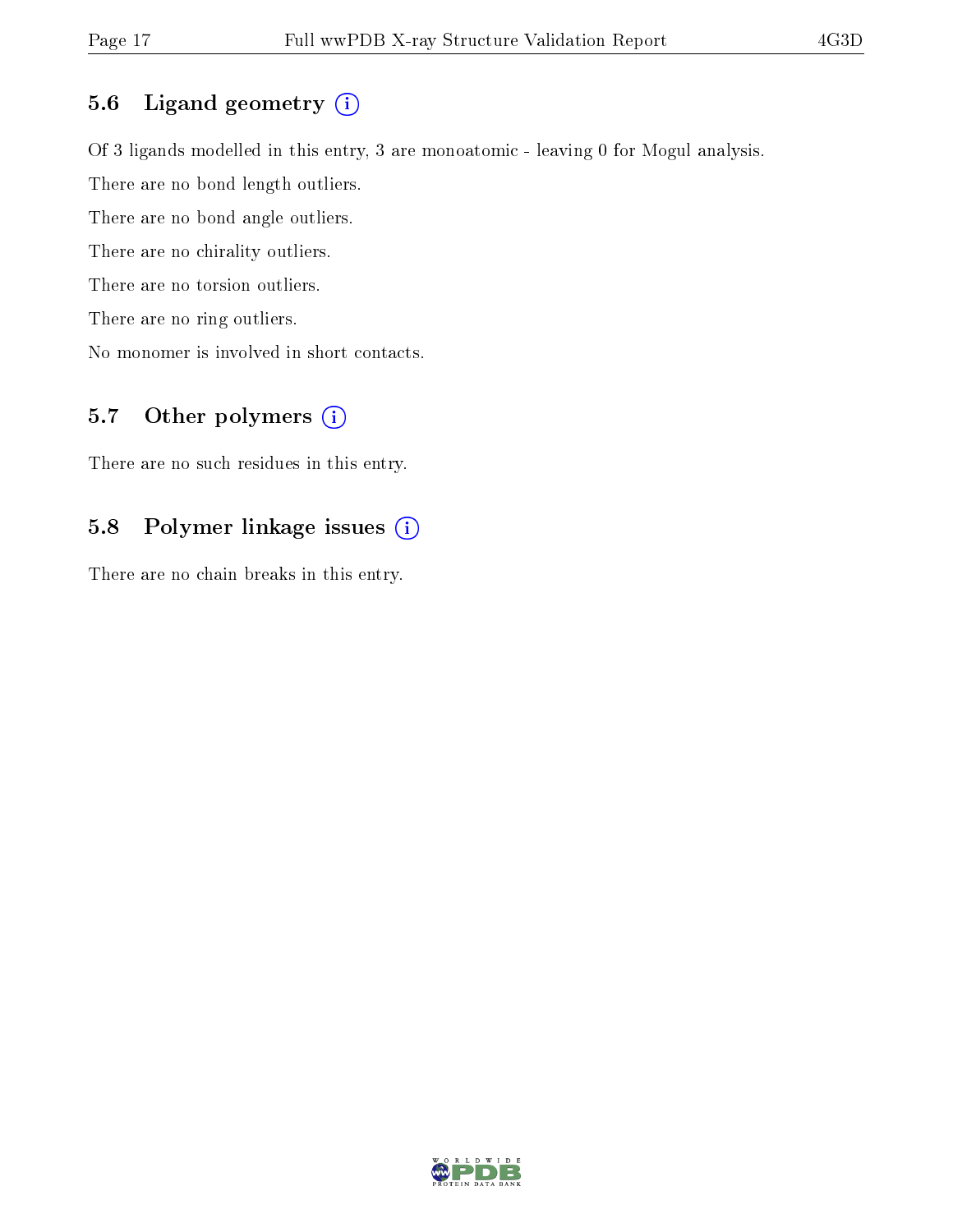## 6 Fit of model and data  $(i)$

## 6.1 Protein, DNA and RNA chains  $(i)$

In the following table, the column labelled  $#RSRZ> 2'$  contains the number (and percentage) of RSRZ outliers, followed by percent RSRZ outliers for the chain as percentile scores relative to all X-ray entries and entries of similar resolution. The OWAB column contains the minimum, median,  $95<sup>th</sup>$  percentile and maximum values of the occupancy-weighted average B-factor per residue. The column labelled ' $Q< 0.9$ ' lists the number of (and percentage) of residues with an average occupancy less than 0.9.

| Mol | Chain | Analysed           | $<$ RSRZ $>$ | $\#\mathrm{RSRZ}{>}2$                                  | $OWAB(A^2)$       | Q <sub>0.9</sub> |
|-----|-------|--------------------|--------------|--------------------------------------------------------|-------------------|------------------|
|     | А     | 324/371(87%)       | 0.05         | $12(3\%)$ 41<br>37                                     | 35, 55, 113, 186  |                  |
|     | B     | $318/371(85\%)$    | $-0.04$      | $16(5\%)$ 28<br>25                                     | 34, 55, 117, 188  |                  |
|     | D     | 290/371(78%)       | 0.61         | 39 (13\%) $3$<br>$\vert\vert\vert\vert\vert\vert\vert$ | 53, 93, 144, 173  |                  |
|     | E     | 283/371(76%)       | 0.64         | 44 (15%) $\boxed{2}$ $\boxed{1}$                       | 47, 102, 154, 195 |                  |
| All | All   | $1215/1484$ (81\%) | 0.30         | 111 (9%) $9$<br>$\overline{\phantom{a}}$ 6             | 34, 72, 144, 195  |                  |

All (111) RSRZ outliers are listed below:

| Mol            | ${\bf Chain}$           | Res | Type        | $_{\rm RSRZ}$ |
|----------------|-------------------------|-----|-------------|---------------|
| $\mathbf{1}$   | D                       | 543 | PRO         | 9.4           |
| $\overline{1}$ | ${\rm E}$               | 335 | GLU         | 7.0           |
| $\mathbf{1}$   | $\mathbf D$             | 339 | <b>HIS</b>  | 6.8           |
| $\overline{1}$ | $\mathbf{A}$            | 543 | PRO         | 6.5           |
| $\overline{1}$ | $\mathbf D$             | 442 | MET         | 6.4           |
| $\overline{1}$ | ${\bf E}$               | 571 | $\rm{ARG}$  | 6.0           |
| $\mathbf{1}$   | $\boldsymbol{A}$        | 667 | <b>GLY</b>  | $5.9\,$       |
| $\mathbf{1}$   | E                       | 663 | SER         | 5.7           |
| $\overline{1}$ | $\overline{\mathrm{E}}$ | 616 | ARG         | 5.7           |
| $\overline{1}$ | E                       | 640 | <b>HIS</b>  | 5.4           |
| $\mathbf{1}$   | B                       | 600 | PHE         | 5.0           |
| $\overline{1}$ | $\overline{\mathrm{B}}$ | 332 | ${\rm SER}$ | 4.8           |
| $\mathbf{1}$   | E                       | 572 | <b>SER</b>  | 4.7           |
| $\mathbf{1}$   | $\overline{D}$          | 624 | PRO         | 4.7           |
| $\overline{1}$ | E                       | 617 | GLU         | 4.6           |
| $\overline{1}$ | B                       | 334 | GLU         | 4.5           |
| $\overline{1}$ | $\overline{\mathrm{E}}$ | 485 | <b>GLY</b>  | 4.4           |
| $\mathbf{1}$   | A                       | 546 | LEU         | 4.2           |
| $\mathbf{1}$   | D                       | 525 | ${\rm SER}$ | 3.9           |
| $\overline{1}$ | $\overline{E}$          | 639 | ILE         | 3.8           |
| $\mathbf 1$    | Е                       | 593 | <b>CYS</b>  | 3.8           |

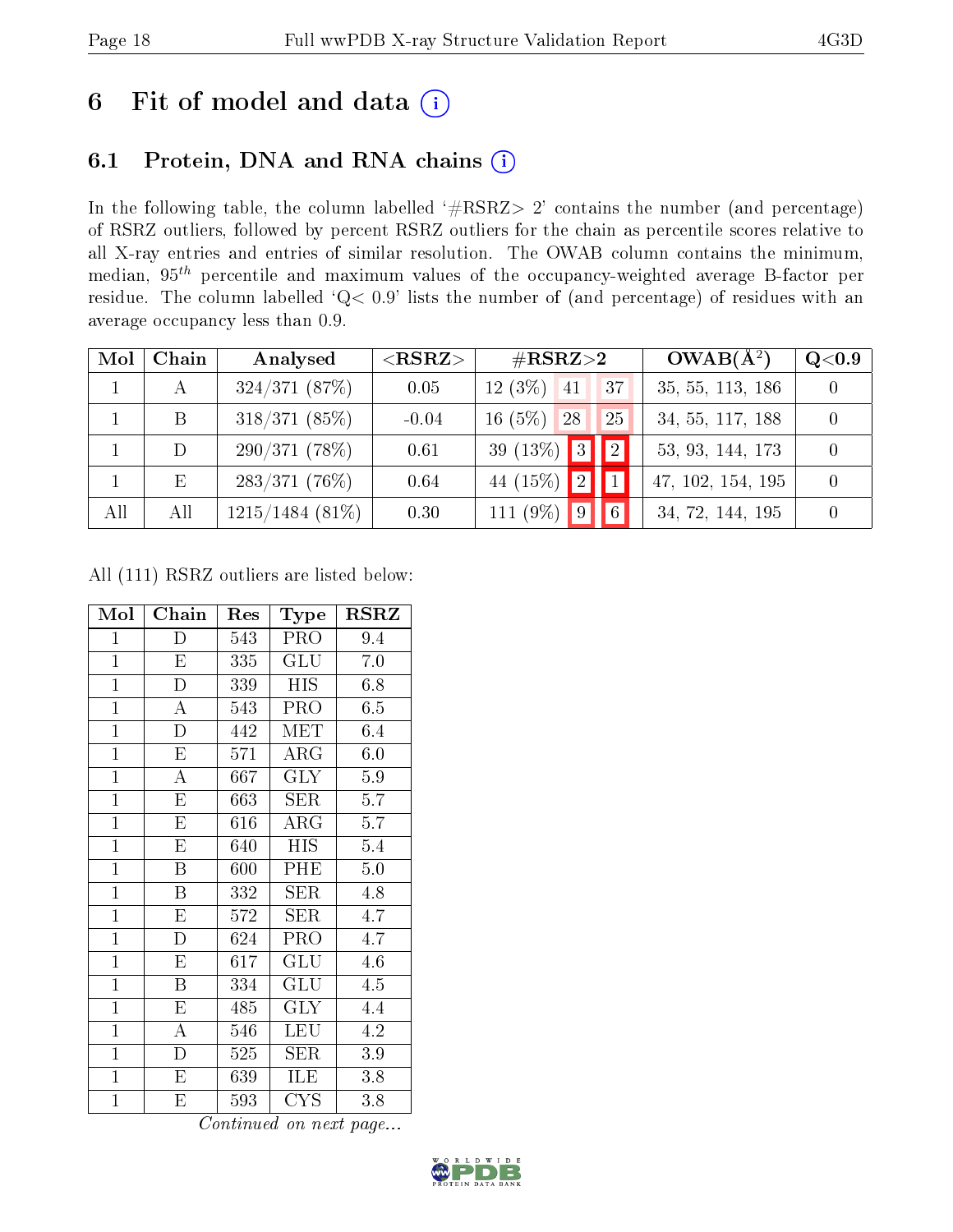| Mol            | Chain                   | Res              | Type                            | $\overline{\text{RSR}}$ |
|----------------|-------------------------|------------------|---------------------------------|-------------------------|
| $\mathbf{1}$   | $\overline{E}$          | 407              | <b>GLY</b>                      | 3.8                     |
| $\overline{1}$ | A                       | 544              | <b>ASP</b>                      | $3.6\,$                 |
| $\mathbf{1}$   | $\overline{\mathrm{B}}$ | 665              | <b>TRP</b>                      | $\overline{3.6}$        |
| $\mathbf{1}$   | $\overline{\rm D}$      | 424              | PHE                             | $3.\overline{6}$        |
| $\overline{1}$ | $\overline{\mathrm{B}}$ | 601              | $\overline{\rm{ARG}}$           | $\overline{3.6}$        |
| $\mathbf{1}$   | E                       | 660              | $\overline{\text{GLY}}$         | 3.4                     |
| $\overline{1}$ | $\overline{\rm D}$      | 446              | $\overline{\text{GLY}}$         | $\overline{3.4}$        |
| $\overline{1}$ | $\overline{\rm D}$      | 402              | $\overline{HIS}$                | $\overline{3.4}$        |
| $\mathbf{1}$   | ${\rm D}$               | 358              | $LYS$                           | 3.4                     |
| $\overline{1}$ | $\overline{\rm D}$      | 542              | $\overline{\text{GLN}}$         | $\overline{3.4}$        |
| $\overline{1}$ | $\overline{\mathrm{E}}$ | 424              | PHE                             | $\overline{3.3}$        |
| $\overline{1}$ | $\overline{\rm D}$      | 529              | $\overline{HIS}$                | $\overline{3.3}$        |
| $\overline{1}$ | $\overline{\rm D}$      | 628              | $\overline{\text{GLN}}$         | $\overline{3.3}$        |
| $\mathbf{1}$   | $\overline{\mathrm{E}}$ | 409              | <b>GLY</b>                      | $\overline{3.3}$        |
| $\overline{1}$ | $\overline{\mathrm{E}}$ | $\overline{542}$ | $\overline{\text{GLN}}$         | $\overline{3.3}$        |
| $\overline{1}$ | D                       | 384              | $\overline{{\rm GLU}}$          | $\overline{3.3}$        |
| $\overline{1}$ | $\overline{\mathrm{E}}$ | $\overline{591}$ | $\overline{\text{ASN}}$         | $\overline{3.2}$        |
| $\overline{1}$ | $\overline{\mathrm{E}}$ | 569              | LEU                             | $\overline{3.2}$        |
| $\overline{1}$ | $\overline{D}$          | 622              | $\overline{\text{C} \text{YS}}$ | $\overline{3.2}$        |
| $\overline{1}$ | $\overline{\mathrm{E}}$ | 448              | <b>THR</b>                      | $\overline{3.2}$        |
| $\overline{1}$ | D                       | 572              | <b>SER</b>                      | $\overline{3.2}$        |
| $\overline{1}$ | $\overline{\mathrm{E}}$ | 567              | <b>VAL</b>                      | $\overline{3.2}$        |
| $\mathbf{1}$   | $\mathbf E$             | 614              | PRO                             | 3.1                     |
| $\overline{1}$ | $\overline{\mathrm{E}}$ | 568              | $\overline{\text{VAL}}$         | $\overline{3.1}$        |
| $\overline{1}$ | $\overline{E}$          | 339              | <b>HIS</b>                      | $\overline{3.1}$        |
| $\overline{1}$ | $\overline{\mathrm{E}}$ | 410              | <b>SER</b>                      | $\overline{3.1}$        |
| $\overline{1}$ | B                       | 666              | $\overline{\rm{ARG}}$           | $\overline{3.0}$        |
| $\mathbf{1}$   | E                       | 402              | <b>HIS</b>                      | $3.0\,$                 |
| $\overline{1}$ | $\overline{\mathrm{B}}$ | 335              | $\overline{{\rm GLU}}$          | $\bar{3}.0$             |
| $\mathbf{1}$   | D                       | 625              | <b>LEU</b>                      | 3.0                     |
| $\mathbf{1}$   | A                       | 554              | $\overline{\text{ASP}}$         | 3.0                     |
| $\mathbf{1}$   | $\overline{\mathrm{E}}$ | 486              | CYS                             | 3.0                     |
| $\mathbf{1}$   | А                       | 665              | $TR\overline{P}$                | 3.0                     |
| $\mathbf{1}$   | $\overline{\mathrm{B}}$ | 424              | $\overline{\rm{PHE}}$           | $\overline{2.9}$        |
| $\mathbf{1}$   | D                       | 338              | $\overline{\text{VAL}}$         | 2.9                     |
| $\overline{1}$ | Β                       | 610              | $\overline{\text{SER}}$         | 2.9                     |
| $\mathbf{1}$   | E                       | 425              | $\overline{{\rm GLN}}$          | 2.9                     |
| $\mathbf 1$    | E                       | 573              | $\overline{\text{CYS}}$         | $2.9\,$                 |
| $\mathbf{1}$   | E                       | 636              | $\overline{\text{LYS}}$         | $2.\overline{8}$        |
| $\overline{1}$ | E                       | 334              | GLU                             | 2.8                     |
| $\mathbf{1}$   | $\overline{\rm D}$      | 541              | LEU                             | $\overline{2.8}$        |
| $\mathbf{1}$   | А                       | 666              | ARG                             | 2.8                     |

Continued from previous page...

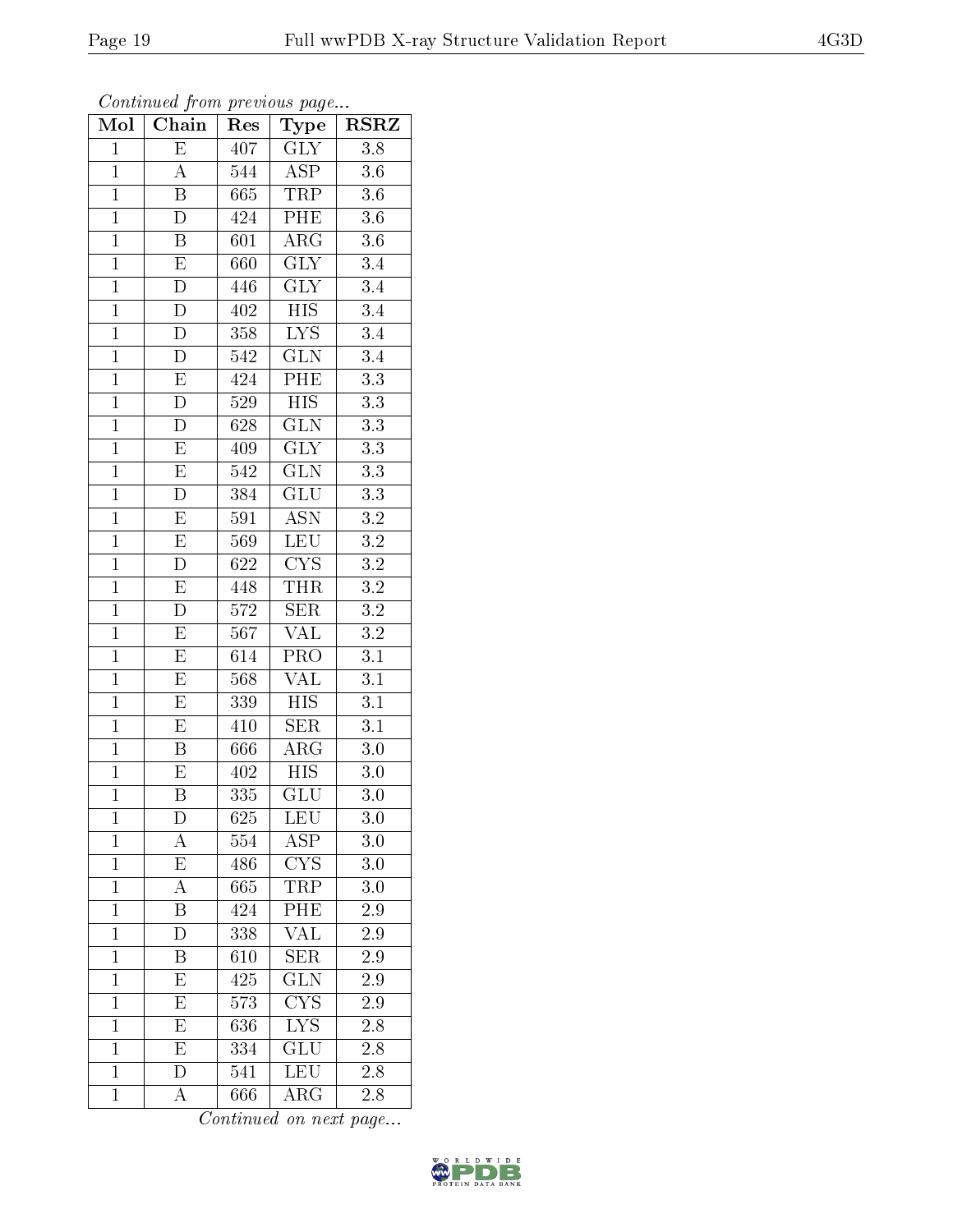| Mol            | Chain                   | Res              | Type                      | $\overline{\text{RSR}}$ |
|----------------|-------------------------|------------------|---------------------------|-------------------------|
| $\overline{1}$ | $\overline{A}$          | 424              | PHE                       | 2.8                     |
| $\overline{1}$ | D                       | 606              | <b>LEU</b>                | 2.8                     |
| $\overline{1}$ | $\overline{\rm D}$      | 351              | $\overline{HIS}$          | $\overline{2.7}$        |
| $\mathbf{1}$   | D                       | 534              | $\overline{\text{ASP}}$   | 2.7                     |
| $\overline{1}$ | $\overline{\mathrm{E}}$ | 505              | <b>TYR</b>                | $\overline{2.7}$        |
| $\overline{1}$ | D                       | 342              | <b>GLN</b>                | $2.\overline{7}$        |
| $\overline{1}$ | D                       | 656              | $\overline{\text{GLN}}$   | $\overline{2.7}$        |
| $\overline{1}$ | $\overline{\mathrm{E}}$ | 423              | $\overline{\text{GLY}}$   | $\overline{2.7}$        |
| $\overline{1}$ | $\overline{\rm D}$      | 443              | <b>ALA</b>                | $\overline{2.7}$        |
| $\overline{1}$ | $\overline{\rm D}$      | 359              | <b>THR</b>                | $\overline{2.6}$        |
| $\overline{1}$ | ${\rm E}$               | 613              | $\overline{\text{PRO}}$   | $\overline{2.6}$        |
| $\overline{1}$ | $\overline{\rm D}$      | 623              | $\overline{\rm ALA}$      | $\overline{2.6}$        |
| $\overline{1}$ | $\mathbf D$             | 655              | <b>LEU</b>                | $\overline{2.6}$        |
| $\overline{1}$ | $\overline{\rm D}$      | 569              | <b>LEU</b>                | $2.\overline{6}$        |
| $\overline{1}$ | $\overline{\rm D}$      | 571              | $\rm{ARG}$                | $\overline{2.6}$        |
| $\overline{1}$ | $\overline{\rm D}$      | 448              | <b>THR</b>                | $2.\overline{5}$        |
| $\overline{1}$ | $\overline{\mathrm{E}}$ | 631              | $\overline{\text{GLN}}$   | $\overline{2.5}$        |
| $\mathbf{1}$   | $\overline{\rm D}$      | 400              | <b>ALA</b>                | $2.\overline{5}$        |
| $\mathbf{1}$   | $\mathbf E$             | 484              | <b>GLN</b>                | $2.5\,$                 |
| $\overline{1}$ | $\overline{E}$          | 620              | $\overline{\text{PRO}}$   | $2.\overline{5}$        |
| $\overline{1}$ | E                       | 519              | <b>ASP</b>                | $\overline{2.5}$        |
| $\overline{1}$ | $\overline{\mathrm{B}}$ | 333              | $\overline{\text{VAL}}$   | $\overline{2.4}$        |
| $\mathbf{1}$   | $\boldsymbol{A}$        | 534              | ASP                       | 2.4                     |
| $\overline{1}$ | $\overline{\rm A}$      | $41\overline{0}$ | $\overline{\text{SER}}$   | 2.4                     |
| $\overline{1}$ | $\overline{\mathrm{E}}$ | 662              | $\overline{\text{LYS}}$   | 2.4                     |
| $\overline{1}$ | $\overline{\mathrm{E}}$ | 540              | $\overline{\text{CYS}}$   | $\overline{2}.4$        |
| $\overline{1}$ | $\overline{\mathrm{B}}$ | 602              | $\overline{\text{GLY}}$   | 2.4                     |
| $\mathbf{1}$   | $\boldsymbol{B}$        | 664              | PRO                       | $\overline{2.3}$        |
| $\overline{1}$ | $\overline{\mathrm{E}}$ | 517              | $\overline{\mathrm{LYS}}$ | 2.3                     |
| $\mathbf{1}$   | Β                       | 616              | $\rm{ARG}$                | 2.3                     |
| $\mathbf{1}$   | E                       | 483              | GLU                       | $2.\overline{3}$        |
| $\mathbf{1}$   | D                       | 528              | <b>SER</b>                | $2.3\,$                 |
| $\mathbf{1}$   | D                       | 524              | <b>SER</b>                | 2.3                     |
| $\mathbf{1}$   | D                       | 605              | $\overline{\text{CYS}}$   | $\overline{2.3}$        |
| $\mathbf{1}$   | D                       | 640              | <b>HIS</b>                | 2.3                     |
| $\mathbf{1}$   | А                       | 400              | ALA                       | 2.3                     |
| $\mathbf 1$    | $\overline{\mathrm{E}}$ | 416              | $\rm{ARG}$                | 2.2                     |
| $\mathbf{1}$   | А                       | 551              | <b>LEU</b>                | $2.2\,$                 |
| $\mathbf{1}$   | $\overline{\mathrm{B}}$ | 599              | PHE                       | $2\overline{.2}$        |
| $\mathbf{1}$   | D                       | 607              | <b>LYS</b>                | $2.2\,$                 |
| $\overline{1}$ | $\overline{\rm D}$      | 639              | <b>ILE</b>                | $\overline{2.2}$        |
| $\mathbf{1}$   | E                       | 638              | PRO                       | $2.1\,$                 |

Continued from previous page...